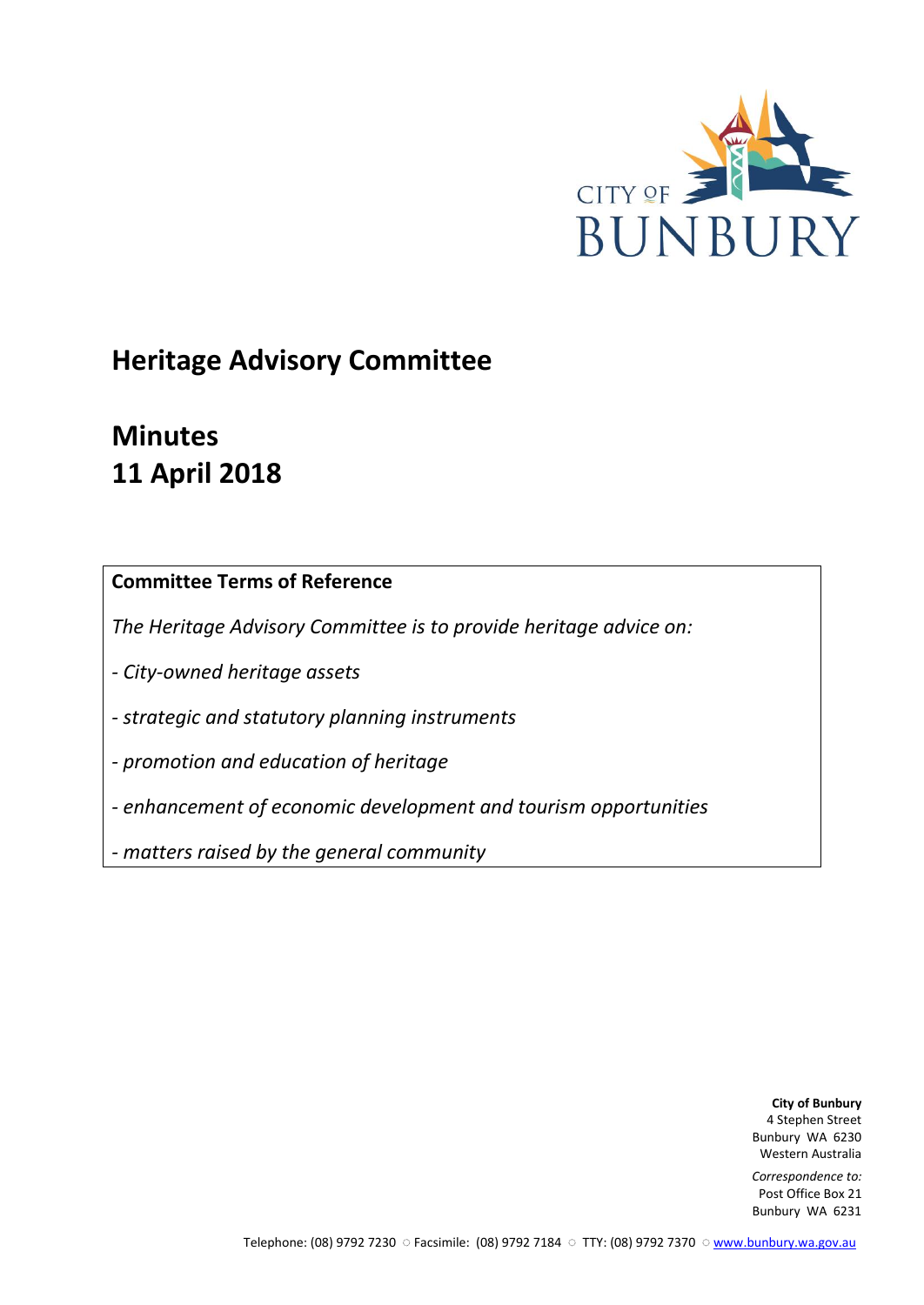

# **Heritage Advisory Committee**

# **Minutes**

**11 April 2018**

Members of the public to note that recommendations made by this committee are not final and will be subject to adoption (or otherwise) at a future meeting of the Bunbury City Council.

*Committee Members:*

| <b>Member Name</b>   | <b>Representing</b> |
|----------------------|---------------------|
| Cr Brendan Kelly     | City of Bunbury     |
| Cr Tresslyn Smith    | City of Bunbury     |
| Mrs Del Ambrosius    | Community           |
| Mr Bernhard Bischoff | Community           |
| Mr Morris Johnston   | Community           |
| Mr Kent Lyon         | Community           |
| Mr Raymond Parks     | Community           |
| Mr Peter Suckling    | Community           |

## *Support Staff:*

| <b>Name</b>                 | <b>Title</b>                                                                         |
|-----------------------------|--------------------------------------------------------------------------------------|
| Ms Lacey Brown              | Strategic Planning Officer (Heritage)                                                |
| Mr Kelvin Storey            | Team Leader Strategic Planning and Urban Design                                      |
| Ms Felicity Anderson        | Acting Director Planning and Development Services                                    |
| Ms Cassandra Uren (Minutes) | Assistant to Director<br>Planning<br>Executive<br>and<br><b>Development Services</b> |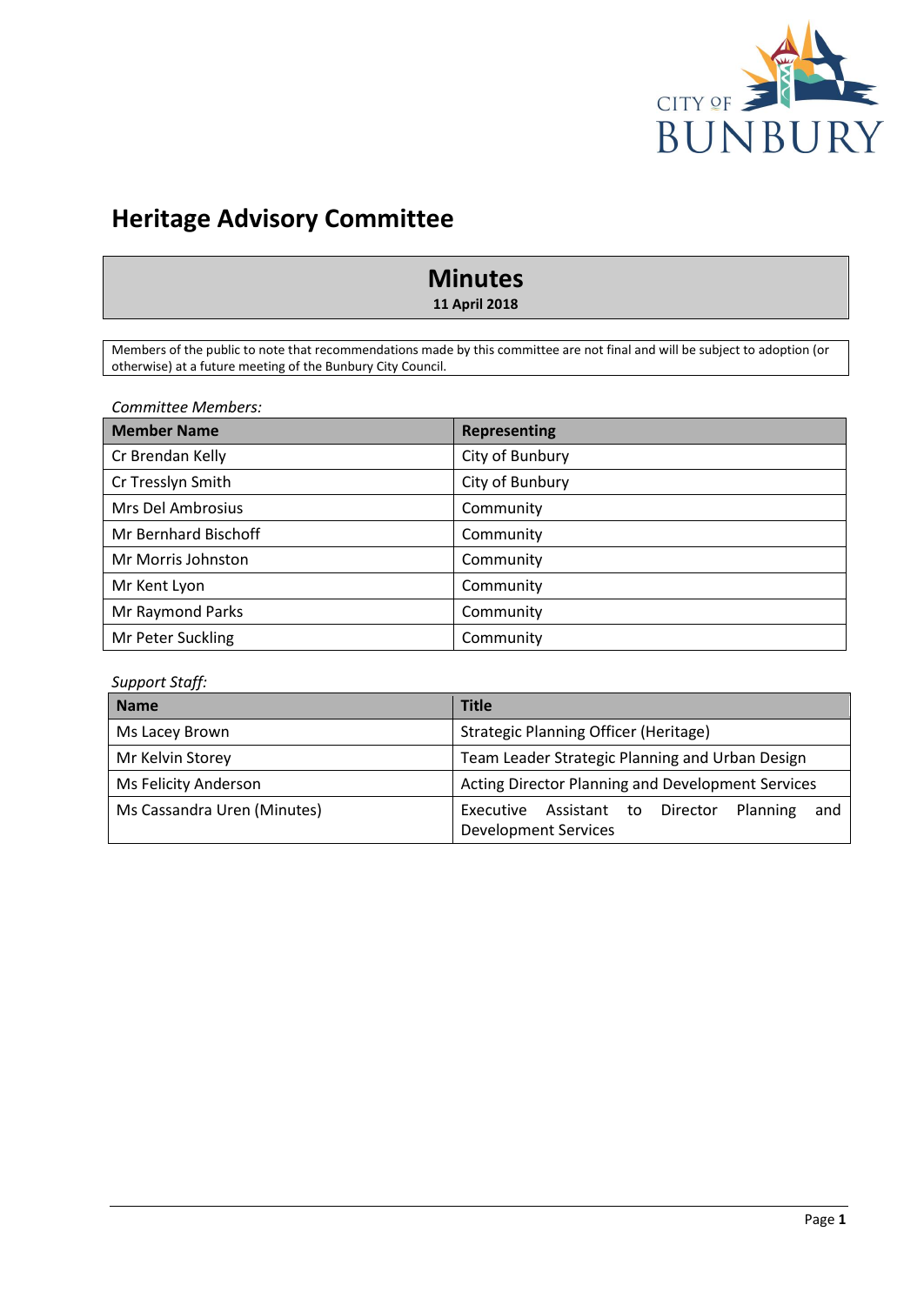## **Table of Contents**

| Item No |      | Subject | Page No |
|---------|------|---------|---------|
| 1.      |      |         |         |
| 2.      |      |         |         |
| 3.      |      |         |         |
| 4.      |      |         |         |
|         | 4.1  |         |         |
|         | 4.2  |         |         |
| 5.      |      |         |         |
| 6.      |      |         |         |
| 7.      |      |         |         |
| 8.      |      |         |         |
|         | 8.1  |         |         |
|         | 8.2  |         |         |
|         | 8.3  |         |         |
| 9.      |      |         |         |
| 10.     |      |         |         |
|         | 10.1 |         |         |
|         | 10.2 |         |         |
|         | 10.3 |         |         |
|         | 10.4 |         |         |
|         | 10.5 |         |         |
|         |      |         |         |
| 12.     |      |         |         |
|         | 12.1 |         |         |
|         | 12.2 |         |         |
| 13.     |      |         |         |
|         |      |         |         |
|         |      |         |         |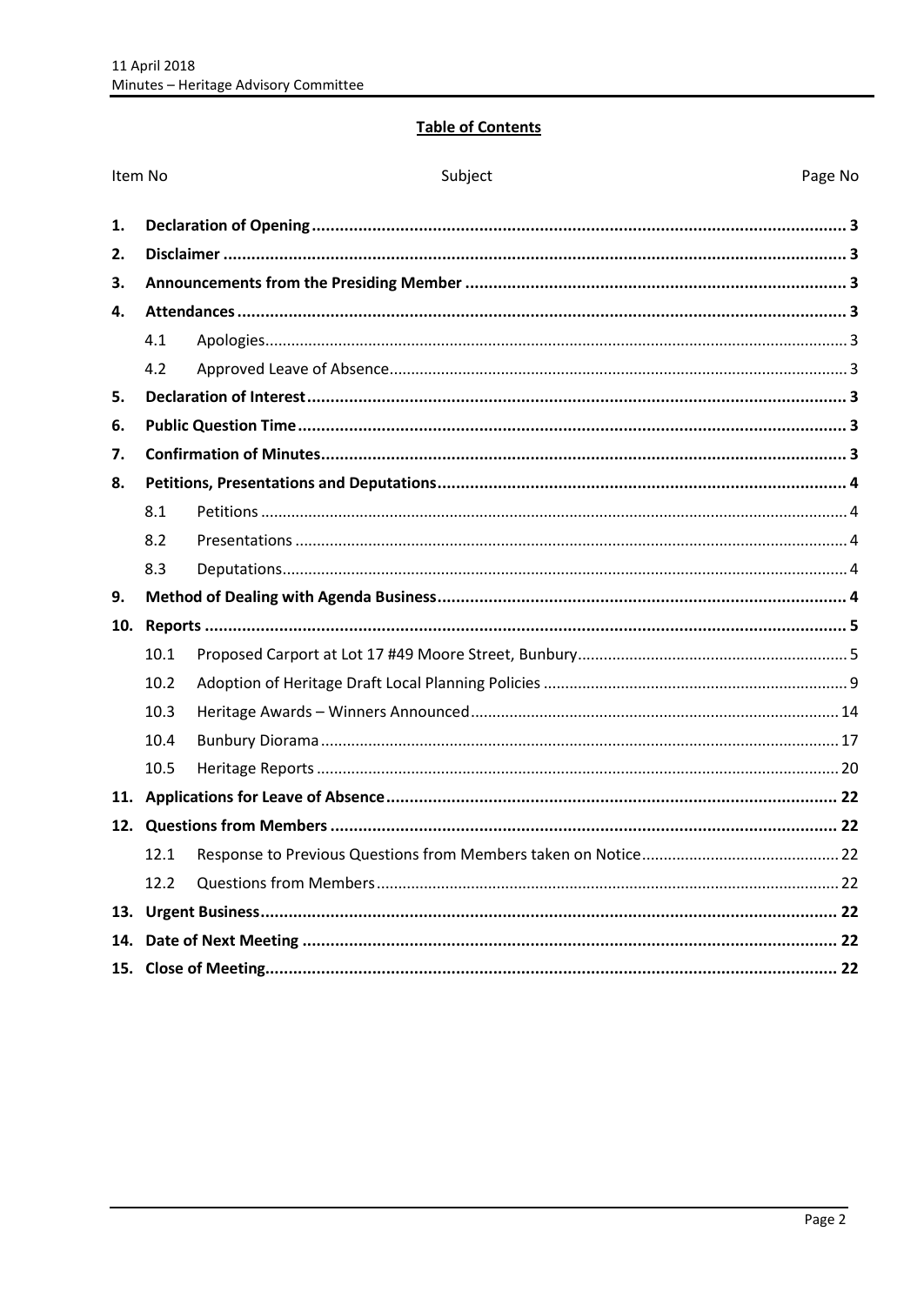## <span id="page-3-0"></span>**1. Declaration of Opening**

The presiding member declared the meeting open at 4.00pm.

## <span id="page-3-1"></span>**2. Disclaimer**

Not applicable to this committee.

## <span id="page-3-2"></span>**3. Announcements from the Presiding Member**

## <span id="page-3-4"></span><span id="page-3-3"></span>**4. Attendances**

## **4.1 Apologies**

Mr Kent Lyon Ms Lacey Brown

## <span id="page-3-5"></span>**4.2 Approved Leave of Absence**

## <span id="page-3-6"></span>**5. Declaration of Interest**

IMPORTANT: Committee members to complete a "Disclosure of Interest" form for each item on the agenda in which they wish to disclose a financial/proximity/impartiality interest. They should give the form to the Presiding Member before the meeting commences. After the meeting, the form is to be forwarded to the Administration Services Section for inclusion in the Corporate Financial Disclosures Register.

Mrs Ambrosius declared a proximity interest in item 10.1.

Peter Suckling moved a motion that Mrs Ambrosius remain in the meeting for all items which was seconded by Cr Smith

## <span id="page-3-7"></span>**6. Public Question Time**

Not applicable

## <span id="page-3-8"></span>**7. Confirmation of Minutes**

**Committee Decision: Moved: Mr Parks Seconded: Cr Smith**

The minutes of the Heritage Advisory Committee Meeting held on 14 February 2018, are confirmed as a true and accurate record.

CARRIED UNANIMOUSLY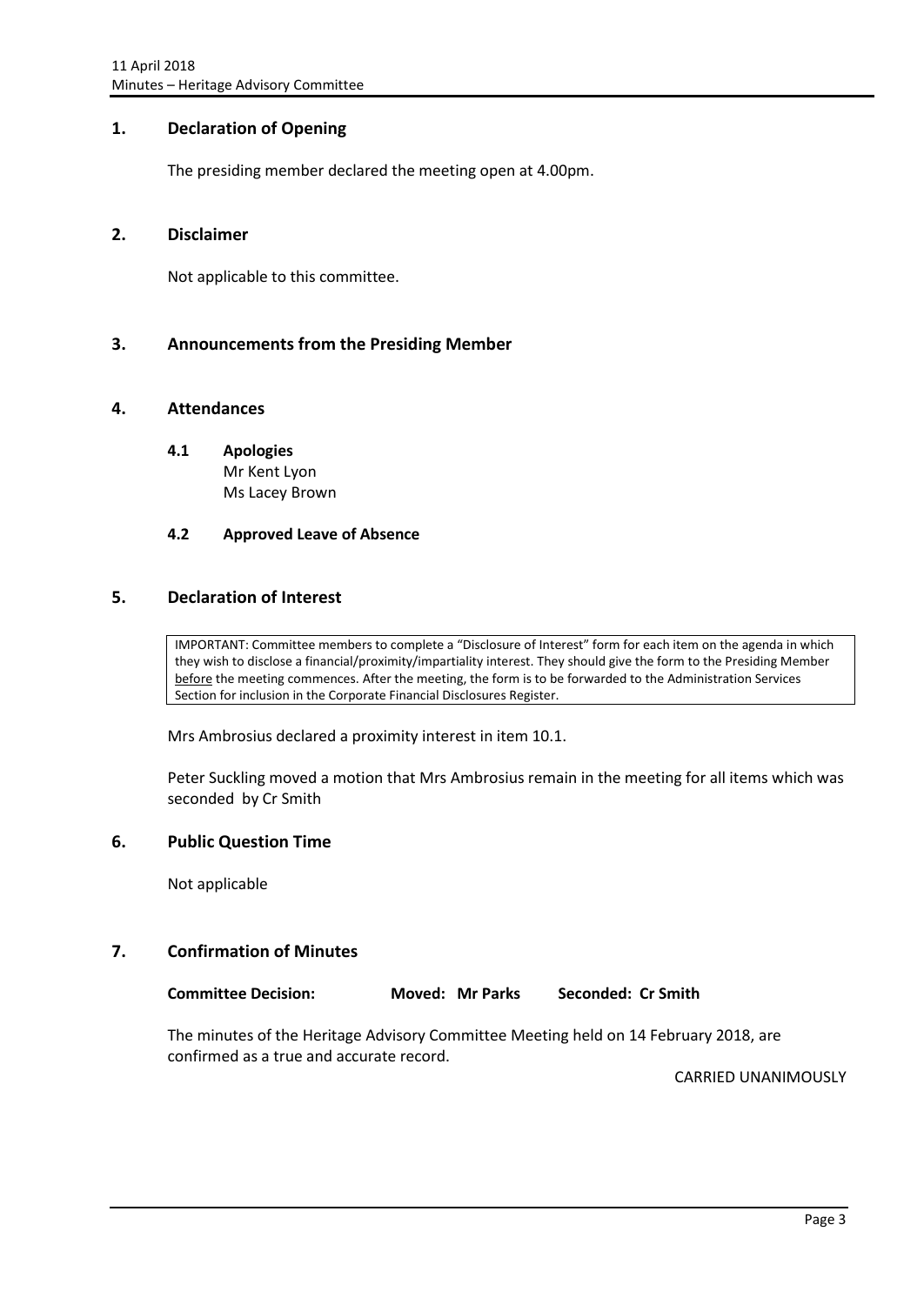## <span id="page-4-1"></span><span id="page-4-0"></span>**8. Petitions, Presentations and Deputations**

**8.1 Petitions**

Nil

<span id="page-4-2"></span>**8.2 Presentations**

Nil

<span id="page-4-3"></span>**8.3 Deputations**

Nil

## <span id="page-4-4"></span>**9. Method of Dealing with Agenda Business**

Items were discussed and voted on in the order they appeared on the agenda.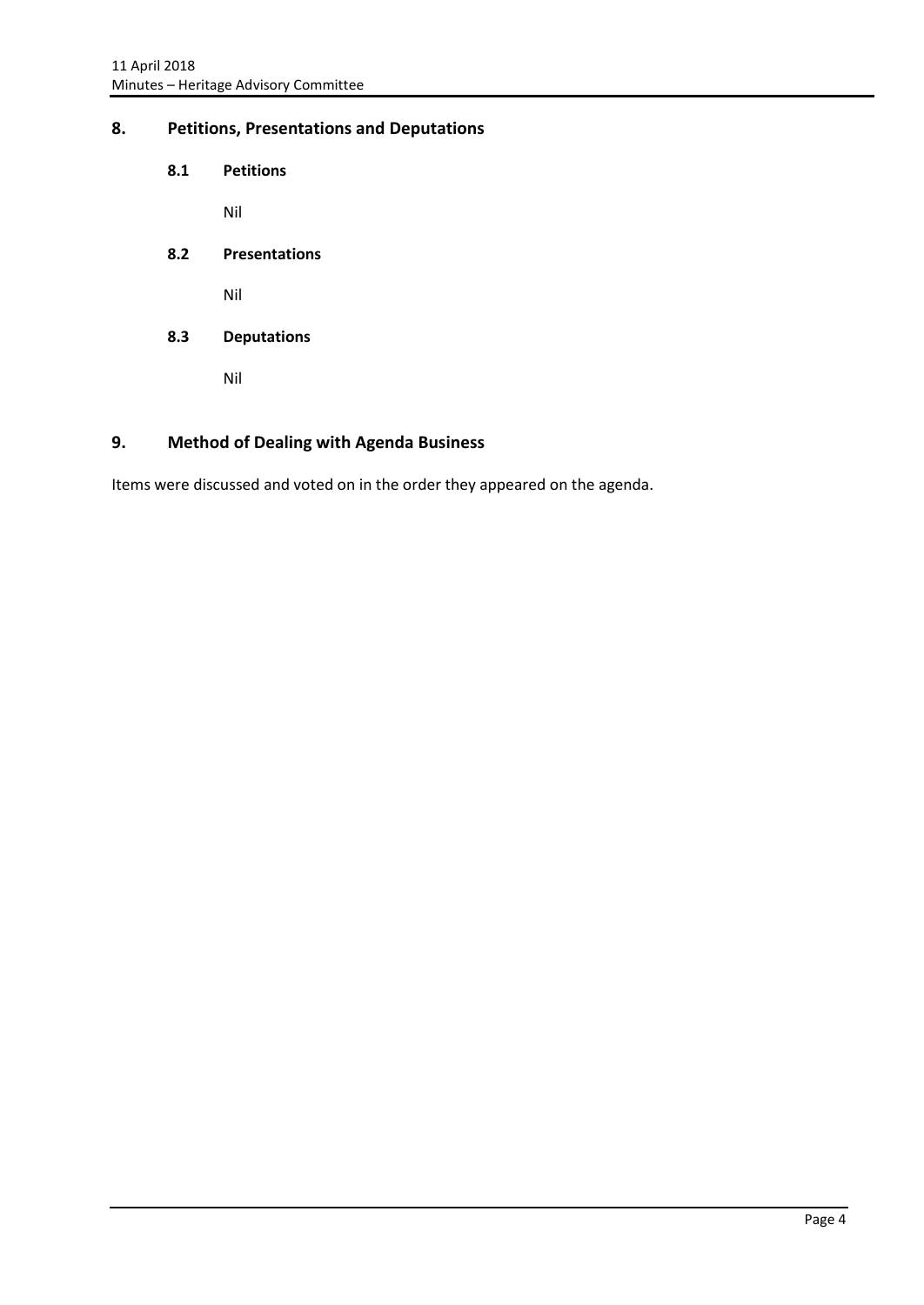## <span id="page-5-0"></span>**10. Reports**

#### <span id="page-5-1"></span>**10.1 Proposed Carport at Lot 17 #49 Moore Street, Bunbury**

| File Ref:                   | P01524 (DA/2017.281.1)                                         |
|-----------------------------|----------------------------------------------------------------|
| <b>Applicant/Proponent:</b> | Paul Malcolm McNaughton                                        |
| <b>Responsible Officer:</b> | Teshome Tadesse, Planning Officer                              |
| <b>Responsible Manager:</b> | Thor Farnworth, Manager Planning and Development Services      |
| <b>Executive:</b>           | Felicity Anderson, Acting Director Planning and<br>Development |
|                             | Services                                                       |
| <b>Authority/Discretion</b> | Review<br>Advocacy                                             |
|                             | Executive/Strategic<br>Quasi-Judicial<br>Ш                     |
|                             | ⊠<br>Legislative<br><b>Information Purposes</b>                |
|                             |                                                                |
| <b>Attachments:</b>         | Appendix 1- Development Plans                                  |
|                             | Appendix 2 - Stirling Street Heritage Area                     |
|                             | Appendix 3 - Draft East Bunbury Heritage Area                  |
|                             | Appendix 4 - Photographs                                       |

#### **Summary**

The City of Bunbury has received an application for the construction of a carport at Lot 17(#49) Moore Street, East Bunbury. The property is located in the Heritage Area, currently referred to as the Stirling Street Heritage Area and proposed to be known as East Bunbury Heritage Area within the draft Local Planning Policy.

The carport is proposed to be located within the front setback area (in front of the house) which is inconsistent with the draft policy. The policy prohibits the location of carports within the front setback area unless there is no other alternative location. There is an existing tandem carport onsite, and therefore it is considered that there is no sound planning justification to approve a second carport, within the front setback area contrary to policy.

The application is referred to the Heritage Advisory Committee for its recommendation to inform Council's subsequent determination.

For the reasons outlined above and discussed in this report, the application is recommended for refusal.

## **Executive Recommendation**

That the Heritage Advisory Committee recommend refusal, for the following reason:

(a) The proposed carport located in the front setback is inconsistent with the streetscape character of the locality and Heritage Area. The proposal is inconsistent with the City of Bunbury Local Planning Policy: Stirling Street Heritage Area and the draft Local Planning Policy: East Bunbury Heritage Area.

## **Strategic Relevance**

**Theme 1:** Our community and culture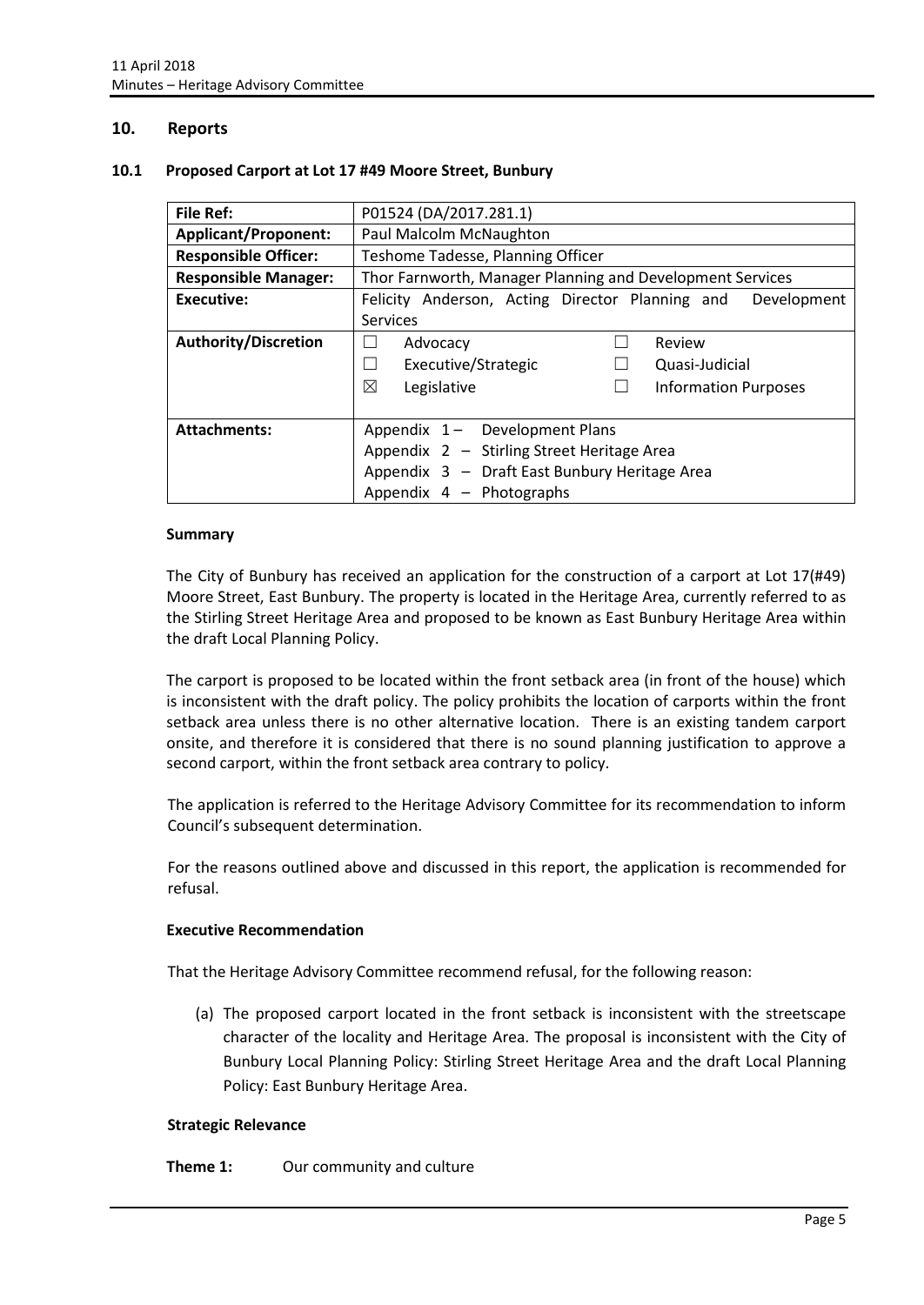| Goal:              | A safe, healthy and cohesive community, with a rich cultural life, and supportive<br>social environment                                                                |
|--------------------|------------------------------------------------------------------------------------------------------------------------------------------------------------------------|
| Objectives:        | Arts, culture, heritage and events that enrich our understanding and<br>1.4<br>enjoyment of life, celebrate our identity and bring the community<br>together           |
| Theme 3:<br>Goal:  | Our places and spaces<br>A natural and built environment that reflects Bunbury's core values                                                                           |
| <b>Objectives:</b> | High-quality urban design, well-planned neighbourhoods with housing<br>1.3<br>choice, and appropriate provision for diverse land uses to meet the<br>community's needs |

## **Background**

A summary table of details relating to the subject site is as follows:

| <b>Property Address:</b>  | Lot 17 (#49) Moore Street, Bunbury                     |
|---------------------------|--------------------------------------------------------|
| Zoning:                   | Residential R15/40                                     |
| <b>Existing Land Use:</b> | Single Dwelling                                        |
| Lot Area:                 | 770.12m <sup>2</sup>                                   |
| Heritage:                 | Located within the Stirling Street Heritage Area/Draft |
|                           | East Bunbury Heritage Area                             |

The Draft East Bunbury Heritage Area Local Planning Policy identifies the category of heritage significance of the subject property (individual building) as 'No/Little Contribution' The main consideration and assessment of the proposed development is the impact of the carport in the front setback on the overall character of the Heritage Area.

The property has the benefit an existing tandem carport to the north side of the dwelling, which satisfies the requirements of the Residential Design Codes to provide two car parking bays on site. The proposed development plans are **attached** at Appendix 1.

The boundary of the Stirling Street Heritage Area is **attached** at Appendix 2 and the draft East Bunbury Heritage Area is **attached** at Appendix 3.

Photographs of the existing dwelling and carport are **attached** at Appendix 4.

#### **Legislative Compliance**

The following statutory planning instruments of the State Planning Framework and Local Planning Framework are applicable to the assessment of this application for development approval:

- *Planning and Development Act 2005 (as amended)*
- *Planning and Development (Local Planning Schemes) Regulations 2015*
- City of Bunbury Local Planning Scheme No.8 (LPS8)
- Local Planning Policy: Stirling Street Heritage Area; and
- Draft Local Planning Policy: East Bunbury Heritage Area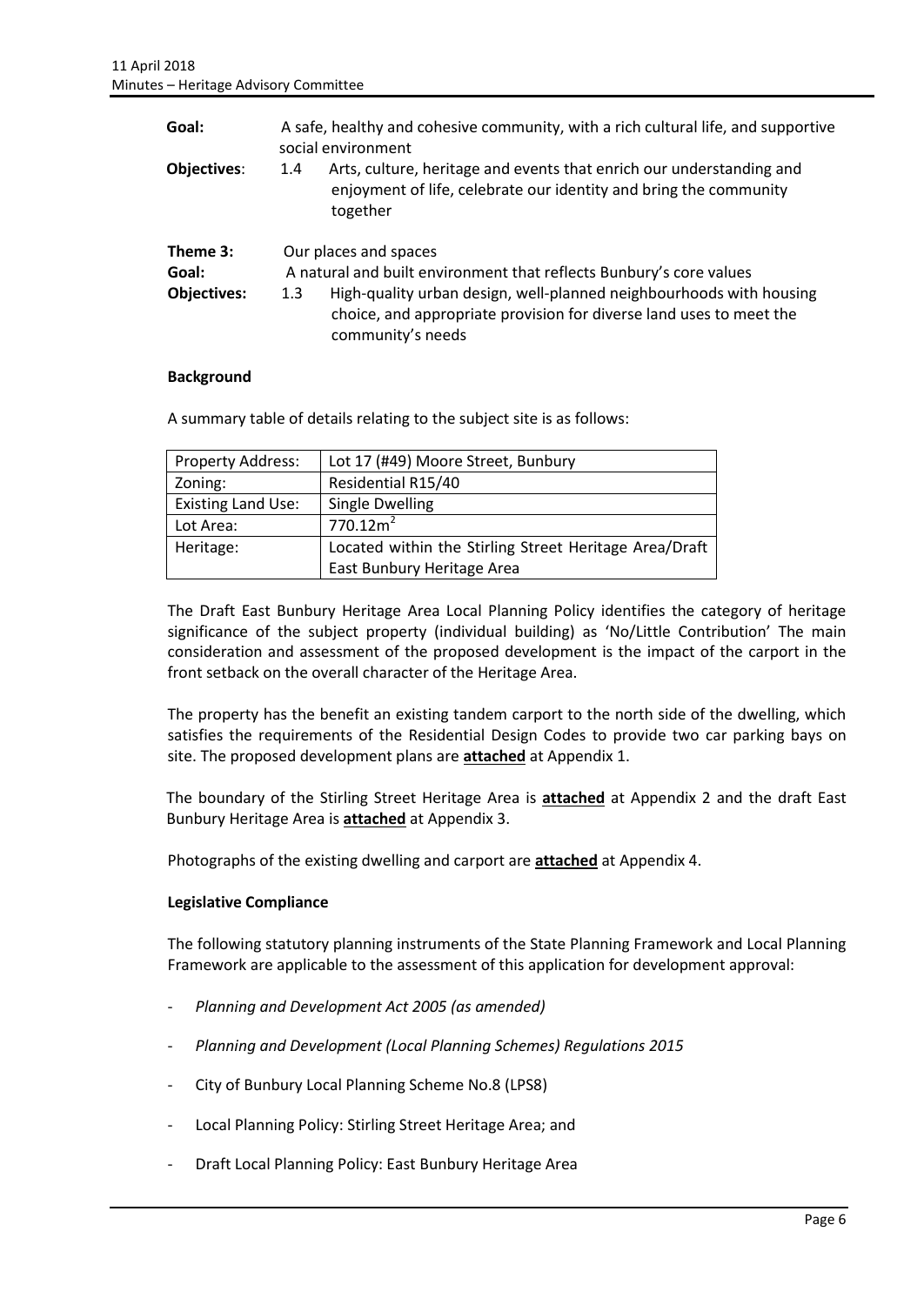## **Officer Comments**

The property is not listed on the City of Bunbury Municipal Inventory; however, the property is located within the Heritage Area, which recognises the collective value of all buildings within the precinct. The proposed location of the carport in front of the building is inconsistent with the adopted and draft local planning policy on heritage.

Objective 1 of Local Planning Policy: Stirling Street Heritage Area, is to "*conserve and protect the cultural heritage significance of the Stirling Street Heritage Area*", and Objective (b) of the Draft Local Planning Policy: East Bunbury Heritage Area aims to "*encourage new building developments, including alterations or additions to existing buildings, that are sympathetic to, and maintain the integrity of, the East Bunbury Heritage Area's cultural significance, its established character and visual amenity."*

The draft policy specifically addresses the location of garages and carports. The policy sets out that garages and carports should be located behind the dwelling and not to be dominant features on the streetscape.

Clause AD6.1 of the draft policy specifies the following development standards:

*"Garages or carports are constructed behind the front setback of the main building and comply with the following:*

- *(a) Set back a minimum of distance of 1.0m behind the main building setback; and*
- *(b) the width of the garage or carport is not greater than 6 metres or 35% of the frontage of the lot, whichever is the lesser."*

The proposed carport does not comply with the above-mentioned requirements. The plan shows the carport at the front of the dwelling, and it covers more than 35% of the frontage (37.83%).

The application has been referred to the Regional Heritage Advisor, who provides the following comments:

*I have evaluated this proposal against the LPPs and offer the following advice:*

*The proposed carport to 49 Moore Street is not supported as it is located to the front of the house and it would appear that there are other carparking alternatives for the place.*

## **Analysis of Financial and Budget Implications**

This application for development approval relates to private property, and therefore, the effect of the recommendation has no direct budgetary or financial implications for the City of Bunbury.

If the applicant is aggrieved by Council's decision they may apply for a review of the decision through the State Administrative Tribunal (SAT). If the decision is forwarded to SAT for appeal, the City of Bunbury may incur legal costs.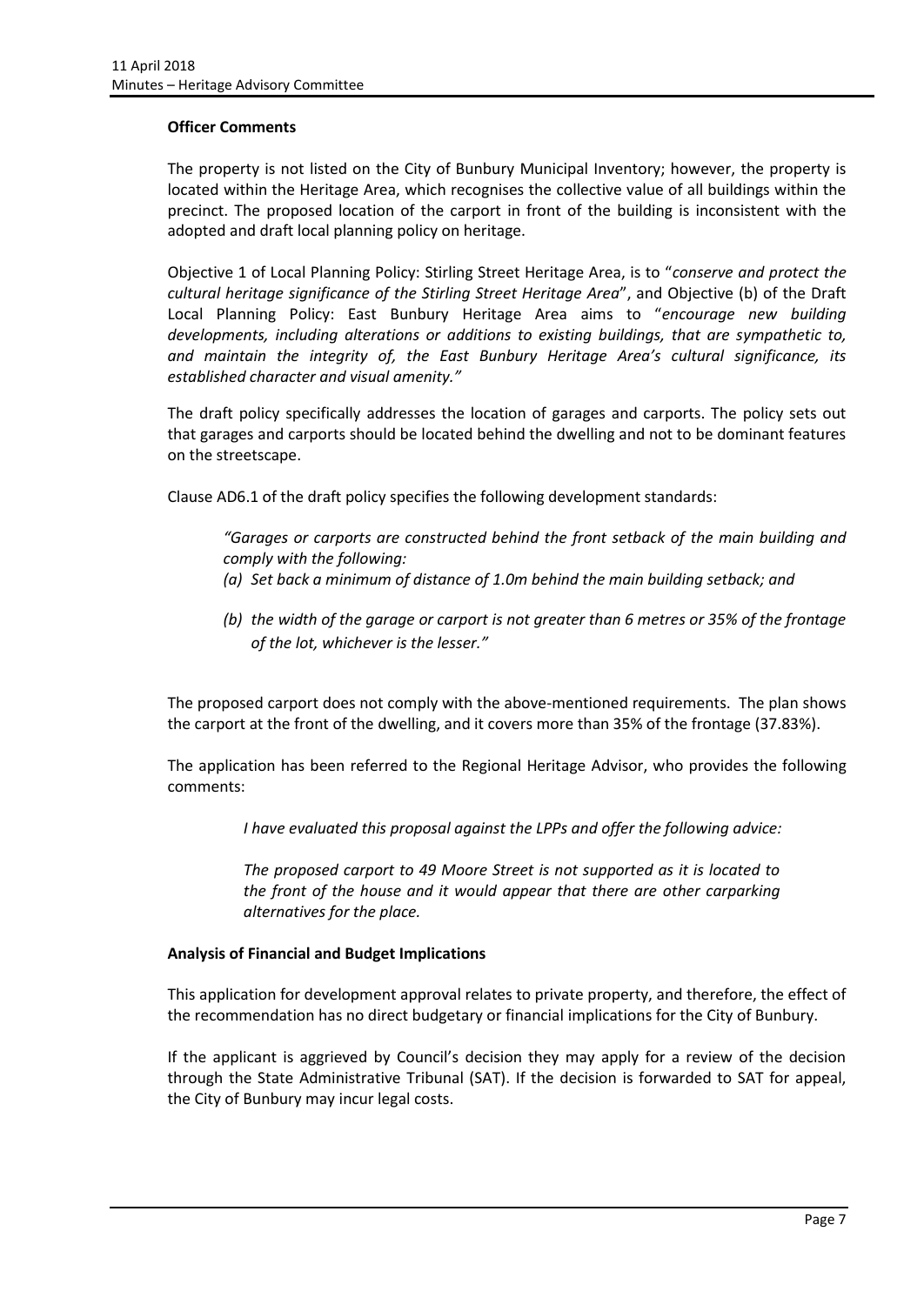## **Community Consultation**

The proposal was advertised for neighbour comments over 14 days (23.2.18 – 16.3.18) and no objection was received at the end of the advertisement period.

## **Councillor/Officer Consultation**

The application for development approval has been referred to the City of Bunbury's Development Coordination Unit for professional advice and technical assessment prior to the finalisation of this report.

## **Consultation with the applicant**

The applicant has been advised that the application would be referred to the Heritage Advisory Committee, as the application sought a significant variation contrary to policy.

## **Delegation of Authority**

This development application is referred to the Heritage Advisory Committee for a recommendation to assist with the decision making process, as required by Local Planning Policy: Development Application Process for Heritage Places.

## **Outcome of Meeting**

The recommendation was moved by Mr Suckling and seconded by Mr Bischoff and was carried unanimously .

**Committee Decision: Moved: Mr Suckling Seconded: Mr Bischoff**

**That the Heritage Advisory Committee recommend refusal for the following reason:**

**(a) The proposed carport located in the front setback is inconsistent with the streetscape character of the locality and Heritage Area. The proposal is inconsistent with the City of Bunbury Local Planning Policy: Stirling Street Heritage Area and the draft Local Planning Policy: East Bunbury Heritage Area.**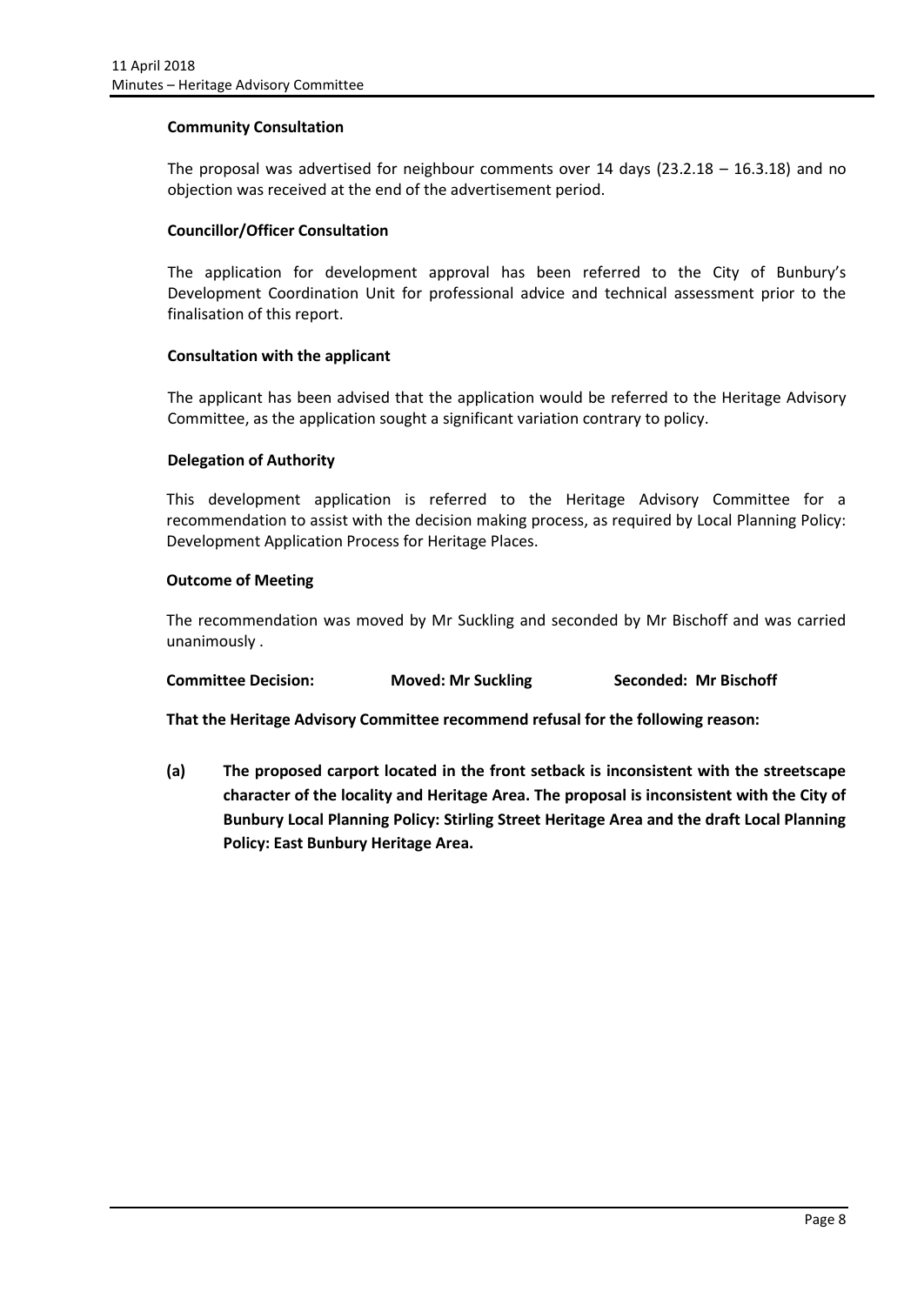## <span id="page-9-0"></span>**10.2 Adoption of Draft Heritage Local Planning Policies**

| File Ref:                   | A03335                                                         |
|-----------------------------|----------------------------------------------------------------|
| <b>Applicant/Proponent:</b> | <b>Internal Report</b>                                         |
| <b>Responsible Officer:</b> | Lacey Brown, Strategic Planning Officer (Heritage)             |
| <b>Responsible Manager:</b> | Thor Farnworth, Manager Planning and Development Services      |
| Executive:                  | Felicity Anderson, Acting Director Planning and<br>Development |
|                             | <b>Services</b>                                                |
| <b>Authority/Discretion</b> | Review<br>Advocacy                                             |
|                             | Executive/Strategic<br>Quasi-Judicial                          |
|                             | ⊠<br>Legislative<br><b>Information Purposes</b>                |
|                             |                                                                |
| <b>Attachments:</b>         | Appendix 5- Draft Local Planning Policy: Heritage Conservation |
|                             | and Development                                                |
|                             | Appendix 6 - Draft Local Planning Policy: Heritage Listing,    |
|                             | <b>Assessment and Concessions</b>                              |
|                             |                                                                |

#### **Summary**

The City of Bunbury's inaugural Local Planning Strategy was endorsed on 1 March 2018 by the Western Australian Planning Commission and the new Local Planning Scheme No.8 (LPS8) was gazetted on 9 March 2018.

Draft Local Planning Policy: Heritage Conservation and Development (**attached** at Appendix 5) and Draft Local Planning Policy: Heritage Listing, Assessment and Concessions (**attached** at Appendix 6) is intended to support and complement LPS8. The local planning policies have been piloted in the assessment of development and rate concession applications and advertised for public comment.

## **Executive Recommendation**

That the Heritage Advisory Committee recommend that Council:

- 1. In accordance with clause 4 of 'Division 2 Local Planning Policies' under 'Part 2 Local Planning Framework' of 'Schedule 2 – Deemed provisions for local planning schemes' of the *Planning and Development (Local Planning Schemes) Regulations 2015*, resolve to proceed with the adoption of the modified proposed Local Planning Policy: Heritage Conservation and Development and proposed Local Planning Policy: Heritage Listing, Assessment and Concessions.
- 2. Publish a notice of the adoption of these local planning policies in a newspaper circulating in the Scheme area, with the draft Local Planning Policy: Heritage Conservation and Development and draft Local Planning Policy: Heritage Listing, Assessment and Concessions having effect on publication of the notice.
- 3. Revoke and publish a notice of the revocation of the following local planning policies in a newspaper circulating in the Scheme area:
	- a. Application Fees for Planning Approval for Development of Heritage Places (No.31)
	- b. Assessment of Cultural Heritage Significance (No.32)
	- c. Development Application Process for Heritage Places (No.40)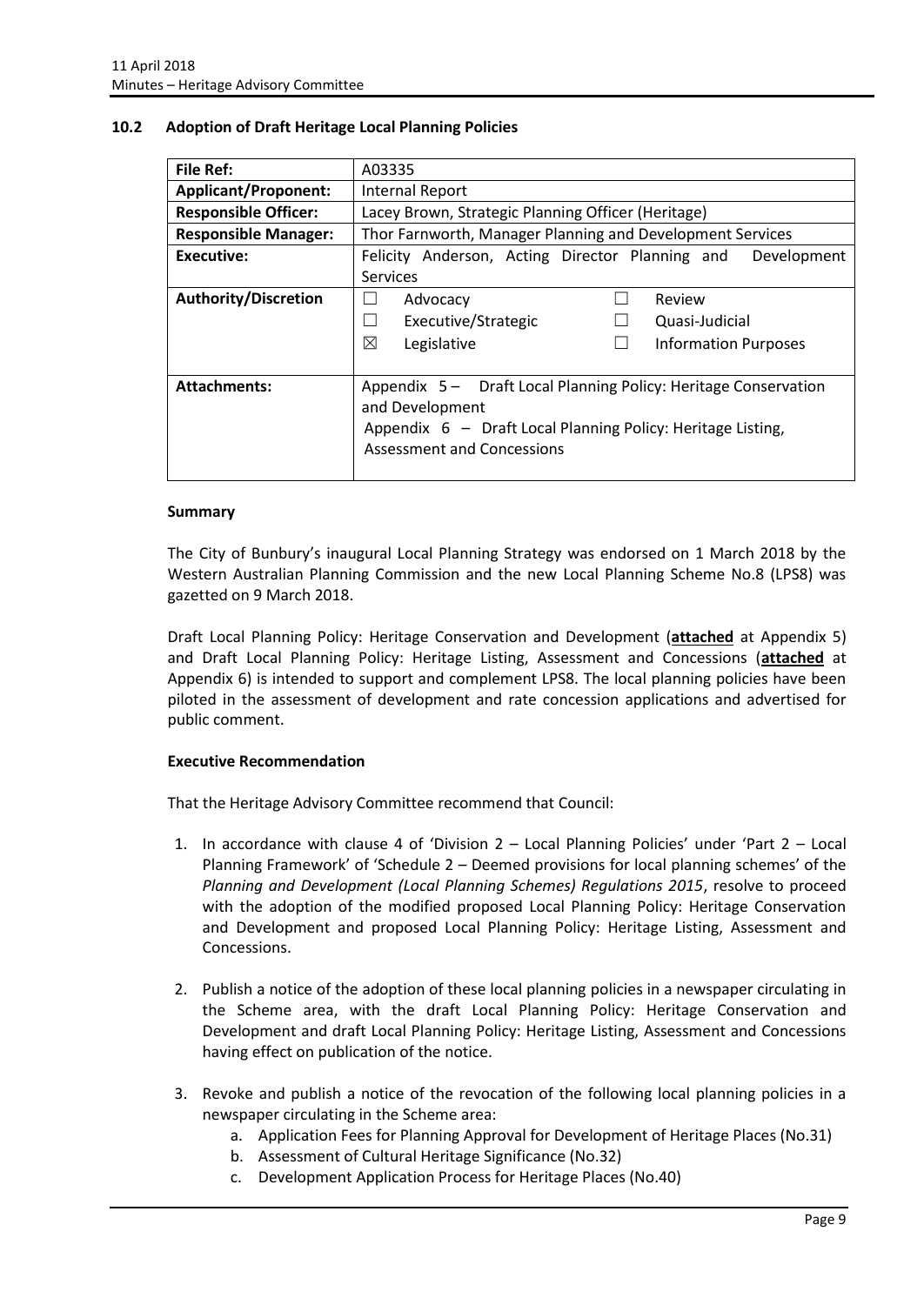- d. Heritage Conservation and Development Policy for Heritage Places (No.46)
- e. Rate Concession for Heritage Places (No.57)
- f. Stirling Street Heritage Area (No.61)
- 4. Advise the submitters of Council's decision.

## **Strategic Relevance**

| Objective No. 1.5                     | Key Priority Area No. 1: Community and culture<br>Celebrate and recognise the richness of our arts, culture and heritage |
|---------------------------------------|--------------------------------------------------------------------------------------------------------------------------|
| Key Priority Area 3:<br>Objective 3.4 | Natural and Built Environment<br>Facilitate urban design, diversity of land uses, and enabling<br>infrastructure.        |

## **Background**

The City of Bunbury's Local Planning Strategy incorporates Heritage and Character as a theme. It recognises the City's rich and diverse built heritage and the contribution it makes to Bunbury's unique character.

By acknowledging the City's statutory obligations and the need to complement other local planning strategies, the Strategy endeavours to promote a planning framework that will ensure inherent values are conserved for the benefit of current and future generations. The local planning policies are based on principles of sound and responsible planning for the conservation and protection of Western Australia's historic heritage.

At the Council Meeting of 6 September 2016, Council accepted the Heritage Advisory Committee's recommendation that Council proceed to advertise the draft local planning policies and that any submissions from the public advertising period are to be returned to Council for further consideration. The proposed local planning policies included:

- East Bunbury Heritage Area
- Application fees for Planning Approval of Development of Heritage Places
- Development Assessment Process for Heritage Places
- Heritage Buildings
- Assessment of Cultural Heritage Significance
- Heritage Rate Concession
- Variations to Planning Scheme and Residential Design Codes

In response to the issues raised during the consultation period, by officers and the public, the policies were consolidated into two – administrative and design based. This streamlined the policies into a heritage 'package' that is more user friendly whilst retaining the content and criteria.

## **Council Policy and Legislative Compliance**

This final draft of the proposed modified local planning policy has been prepared in accordance with the provisions of 'Division 2 – Local Planning Policies' under 'Part 2 – Local Planning Framework' of 'Schedule 2 – Deemed Provisions for Local Planning Schemes' of the *Planning and Development (Local Planning Schemes) Regulations 2015.*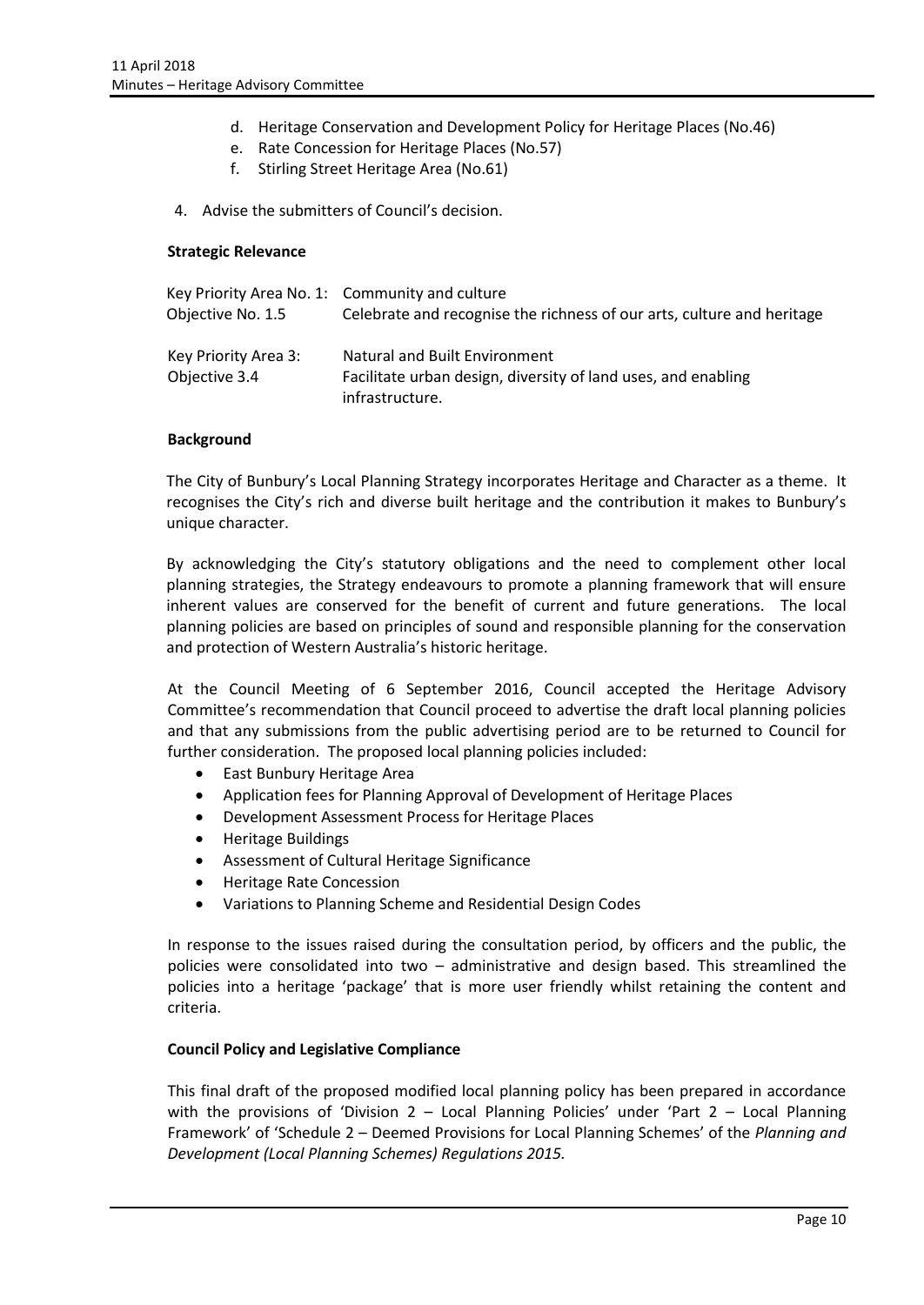## **Officer Comments**

Preparation of the modified final draft of the Local Planning Policies was in response to feedback that there was a need to consolidate the policies. The content has remained the same but is now separated into two distinct streams – administrative policy and design guideline policy. This is in response to feedback that there were too many policy documents and a heritage 'package' would be more user friendly.

Key issues raised in the nine (9) submissions (1 support, 8 objection) include:

- side setbacks minimal to one side should be encouraged
- alterations and additions an amount of protrusion should be allowed for second storey development and there should be no restriction on floor space
- garages and carports restricting frontage to 35% and 6 metre maximum for a garage does not reflect modern living standards; inhibits the ability of residents to design satisfactory, secure vehicle parking solutions where they have a lack of rear access; and is in conflict with discouraging parking in front of houses. This element should be removed and be based on R-Coded (50% of frontage)
- incidental development requirements solar panels that have to have north elevation should be allowed even if visible from primary street frontage
- challenging that individual properties should be included in a heritage area if they have no significance
- red-tape associated with doing alterations/additions to conform to heritage area
- such an assortment of different styles of houses that it does not indicate that it should be a heritage area
- should be ability to have rate concessions for more than five years
- fees for heritage applications should be free
- support the heritage area as it is an important area of Bunbury and deserves preservation. It has historic, cultural, architectural and social values. It remains essentially untouched.

These issues have been given due to consideration and have been more restrictive than the R-Codes so to reflect the character and prevailing built form of the area. Proposals that are variations from the deem-to-comply would still be assessed on their merits but the purpose of the local planning policies is to establish the intent and design criteria that would generally be considered acceptable.

## **Analysis of Financial and Budget Implications**

There are no known financial or budget implications. The City already offers rate concessions for conservation works and the draft local planning policies provide guidance and a consistent approach to assessing applications for rate concessions and development.

## **Community Consultation**

The proposed draft Local Planning Policies were publicly advertised for community comment from 14 September 2016 to 14 October 2016, in accordance with clause 4 of 'Division 2 – Local Planning Policies' under 'Part 2 – Local planning framework' of Schedule 2 – Deemed provisions for local planning schemes' of the *Planning and Development (Local Planning Schemes) Regulations 2015*.

Public consultation measures included the following: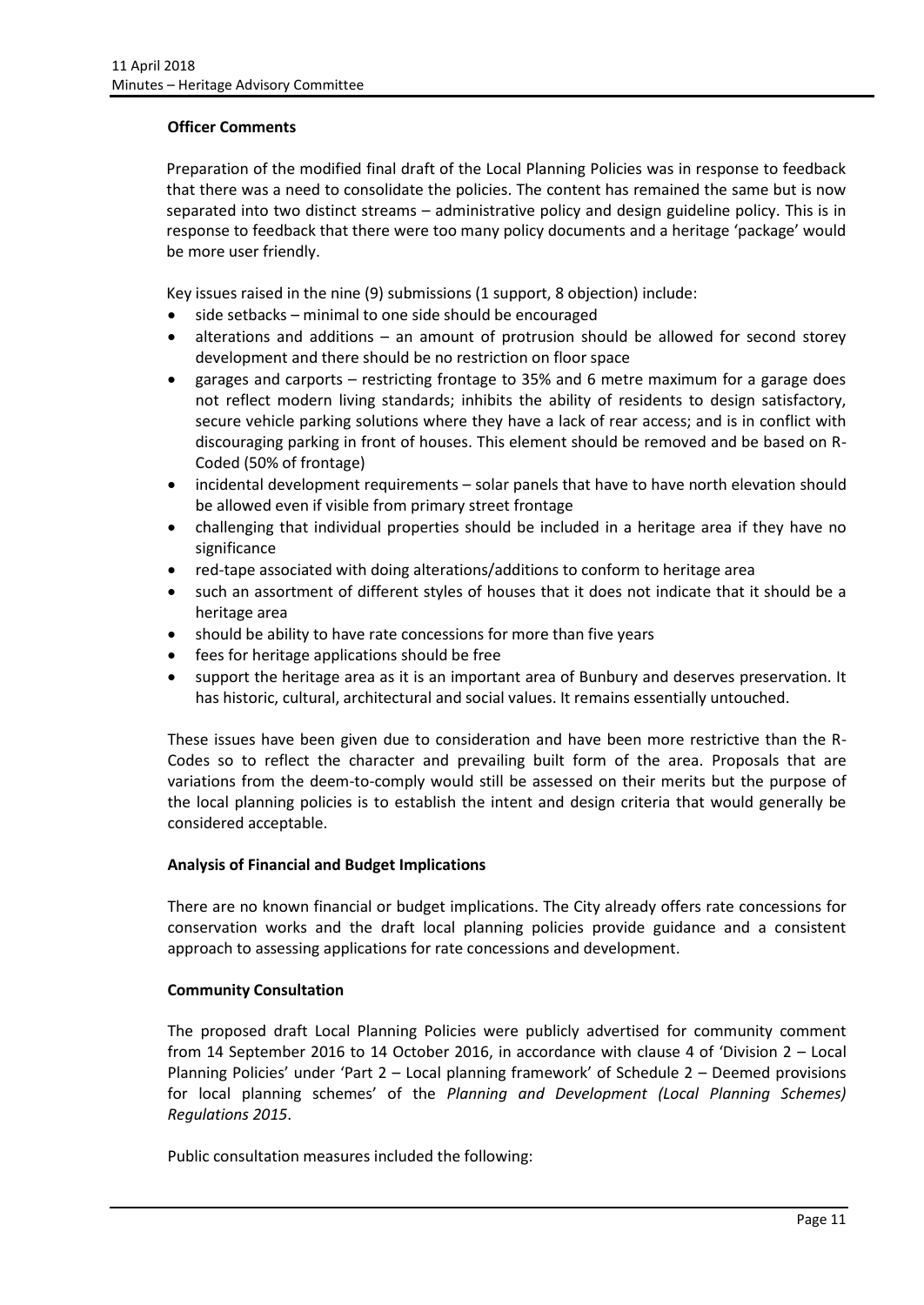- Public notice of the proposal was published during the advertising period in a locally circulated newspaper;
- Public notice of the proposal was posted on the City of Bunbury's website; and
- Letters were sent to owners of properties within the heritage area and/or heritage listed.

Nine (9) submissions were received during the public advertising period, which are summarised in the officer comments.

The community representatives on the Heritage Advisory Committee were consulted as part of the development of the local planning policies and recommended public advertisement to Council.

## **Councillor/Officer Consultation**

The Heritage Advisory Committee and Council considered the policies prior to public consultation.

The proposed policies have been referred to the City of Bunbury's Development Coordination Unit (DCU) for professional advice and technical assessment prior to the finalisation of this report. Officers from across the Sustainability, Planning and Development Department have contributed to the preparation of draft Local Planning Policy: Heritage Conservation and Development and draft Local Planning Policy: Heritage Listing, Assessment and Concessions. The policy content has also been trialled in development assessment by the Development Assessment and Compliance Team.

## **Outcome of Meeting**

It was discussed that on pg.2 Draft Local Planning Policy: Heritage Conservation and Development, that in the note, the correct title was the "*Red Mill Store and Residence*".

The recommendation was amended with the inclusion of point 5:

5. The Heritage Advisory Committee requested that if there are any subsequent changes to either policies prior to policies going to the Ordinary Council Meeting that they be referred by to the Heritage Advisory Committee for further consideration.

The amended recommendation was moved by Mrs Ambrosius and seconded by Mr Suckling and carried unanimously

**Committee Decision: Moved: Mrs Ambrosius Seconded: Mr Suckling**

**That the Heritage Advisory Committee recommend that Council:** 

- **1. In accordance with clause 4 of 'Division 2 – Local Planning Policies' under 'Part 2 – Local Planning Framework' of 'Schedule 2 – Deemed provisions for local planning schemes' of the** *Planning and Development (Local Planning Schemes) Regulations 2015***, resolve to proceed with the adoption of the modified proposed Local Planning Policy: Heritage Conservation and Development and proposed Local Planning Policy: Heritage Listing, Assessment and Concessions.**
- **2. Publish a notice of the adoption of these local planning policies in a newspaper circulating in the Scheme area, with the draft Local Planning Policy: Heritage**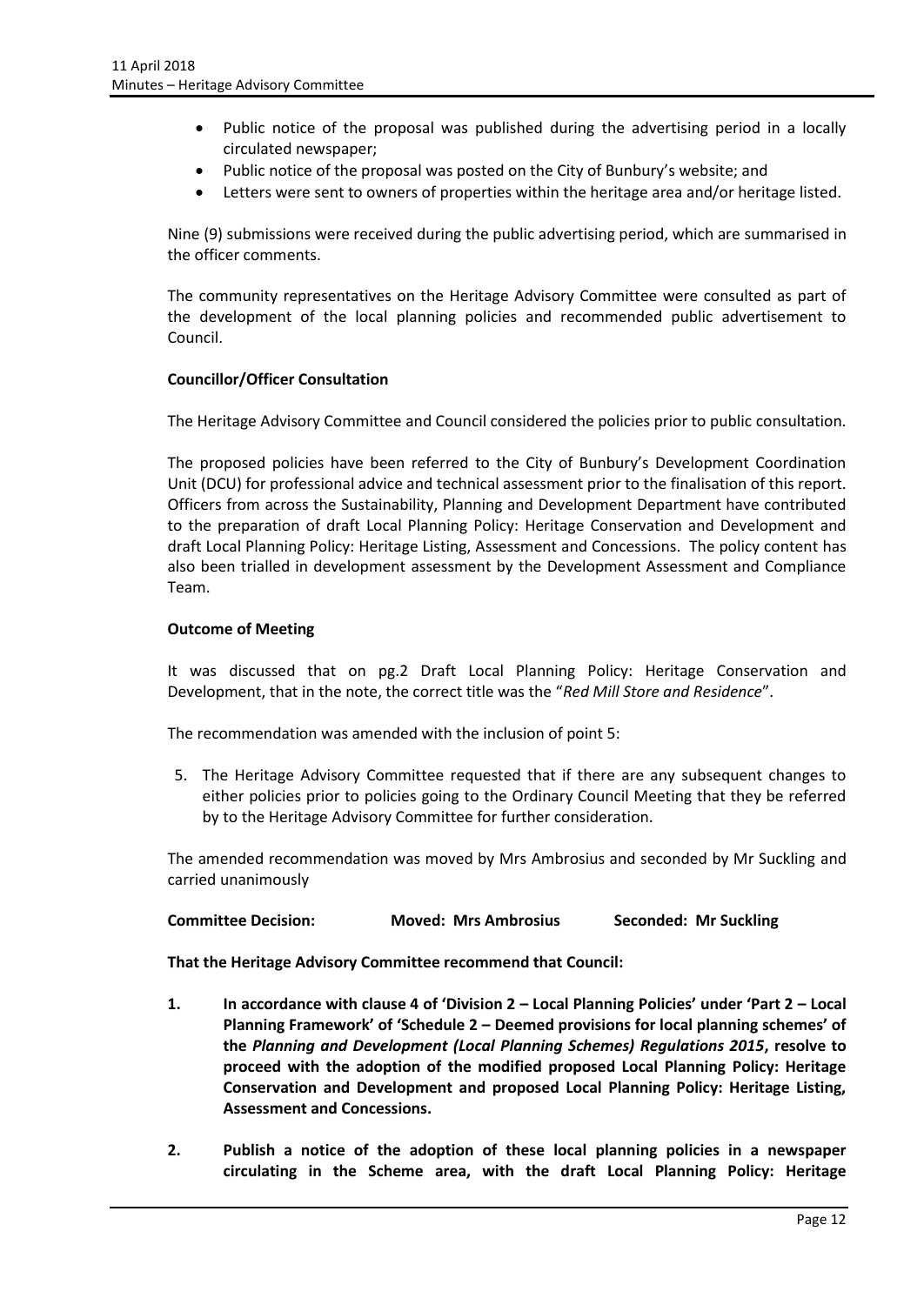**Conservation and Development and draft Local Planning Policy: Heritage Listing, Assessment and Concessions having effect on publication of the notice.**

- **3. Revoke and publish a notice of the revocation of the following local planning policies in a newspaper circulating in the Scheme area:**
	- **(a) Application Fees for Planning Approval for Development of Heritage Places (No.31)**
	- **(b) Assessment of Cultural Heritage Significance (No.32)**
	- **(c) Development Application Process for Heritage Places (No.40)**
	- **(d) Heritage Conservation and Development Policy for Heritage Places (No.46)**
	- **(e) Rate Concession for Heritage Places (No.57)**
	- **(f) Stirling Street Heritage Area (No.61)**
- **4. Advise the submitters of Council's decision.**
- **5 The Heritage Advisory Committee requested that if there are any subsequent changes to either policies as a result of the presentation to the Policy Review Committee prior to policies going to the Ordinary Council Meeting that they be referred back to the Heritage Advisory Committee for further consideration.**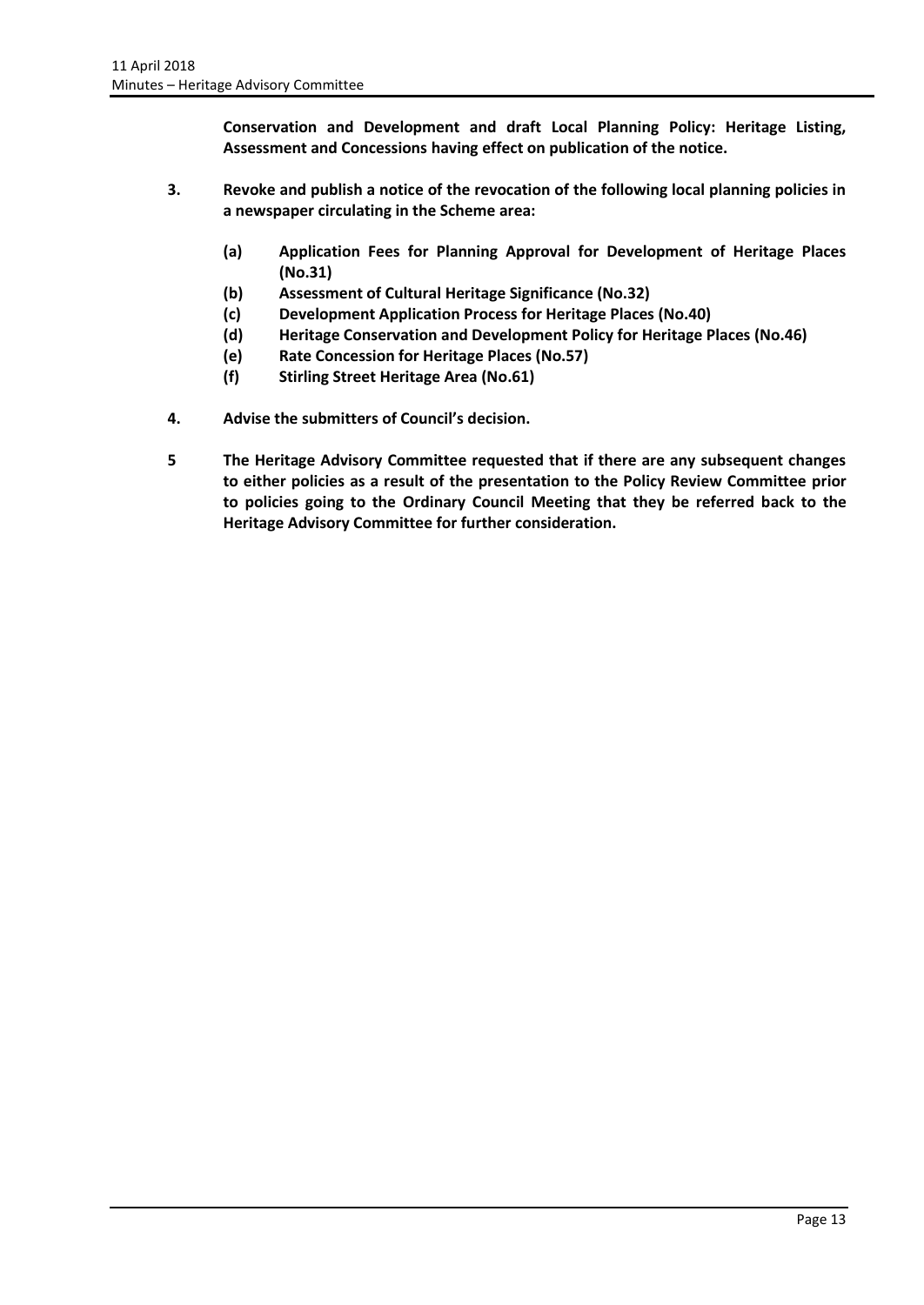## <span id="page-14-0"></span>**10.3 Heritage Awards – Winners Announced**

| <b>File Ref:</b>            | A03335                                                            |
|-----------------------------|-------------------------------------------------------------------|
| <b>Applicant/Proponent:</b> | Internal Report                                                   |
| <b>Responsible Officer:</b> | Lacey Brown, Strategic Planning Officer (Heritage)                |
| <b>Responsible Manager:</b> | Thor Farnworth, Manager Planning and Development Services         |
| Executive:                  | Anderson, Acting Director Planning and<br>Development<br>Felicity |
|                             | Services                                                          |
| <b>Authority/Discretion</b> | Review<br>Advocacy                                                |
|                             | Executive/Strategic<br>Quasi-Judicial<br>×                        |
|                             | Legislative<br>⋈<br><b>Information Purposes</b>                   |
|                             |                                                                   |
| <b>Attachments:</b>         | Nil                                                               |

#### **Summary**

The WA Heritage Awards and City of Bunbury Heritage Awards were both presented in March 2018. The purpose of this report is to advise the Heritage Advisory Committee of the outcomes.

#### **Executive Recommendation**

That the Heritage Advisory Committee note the outcomes of these awards and be congratulated on their efforts and commitment to achieving excellent heritage outcomes.

#### **Strategic Relevance**

| Objective No. 1.5                     | Key Priority Area No. 1: Community and culture<br>Celebrate and recognise the richness of our arts, culture and heritage |
|---------------------------------------|--------------------------------------------------------------------------------------------------------------------------|
| Key Priority Area 3:<br>Objective 3.4 | Natural and Built Environment<br>Facilitate urban design, diversity of land uses, and enabling<br>infrastructure.        |

## **Background**

#### 2018 WA Heritage Awards

The City of Bunbury was a finalist in the Western Australian Heritage Awards 2018. The high standard of all the individuals and projects honoured illustrates why a Heritage Award is such a highly sought-after and valued accolade.

#### City of Bunbury Heritage Awards

The biannual City of Bunbury Heritage Awards aims to raise awareness of the importance of the City's unique heritage; to advance conservation principles and practice; and to acknowledge and encourage excellence in conservation of heritage places and sites.

There are two award categories:

- City of Bunbury Award for Excellence in Heritage Building Design and Conservation Work
- City of Bunbury Award for Outstanding Heritage Promotion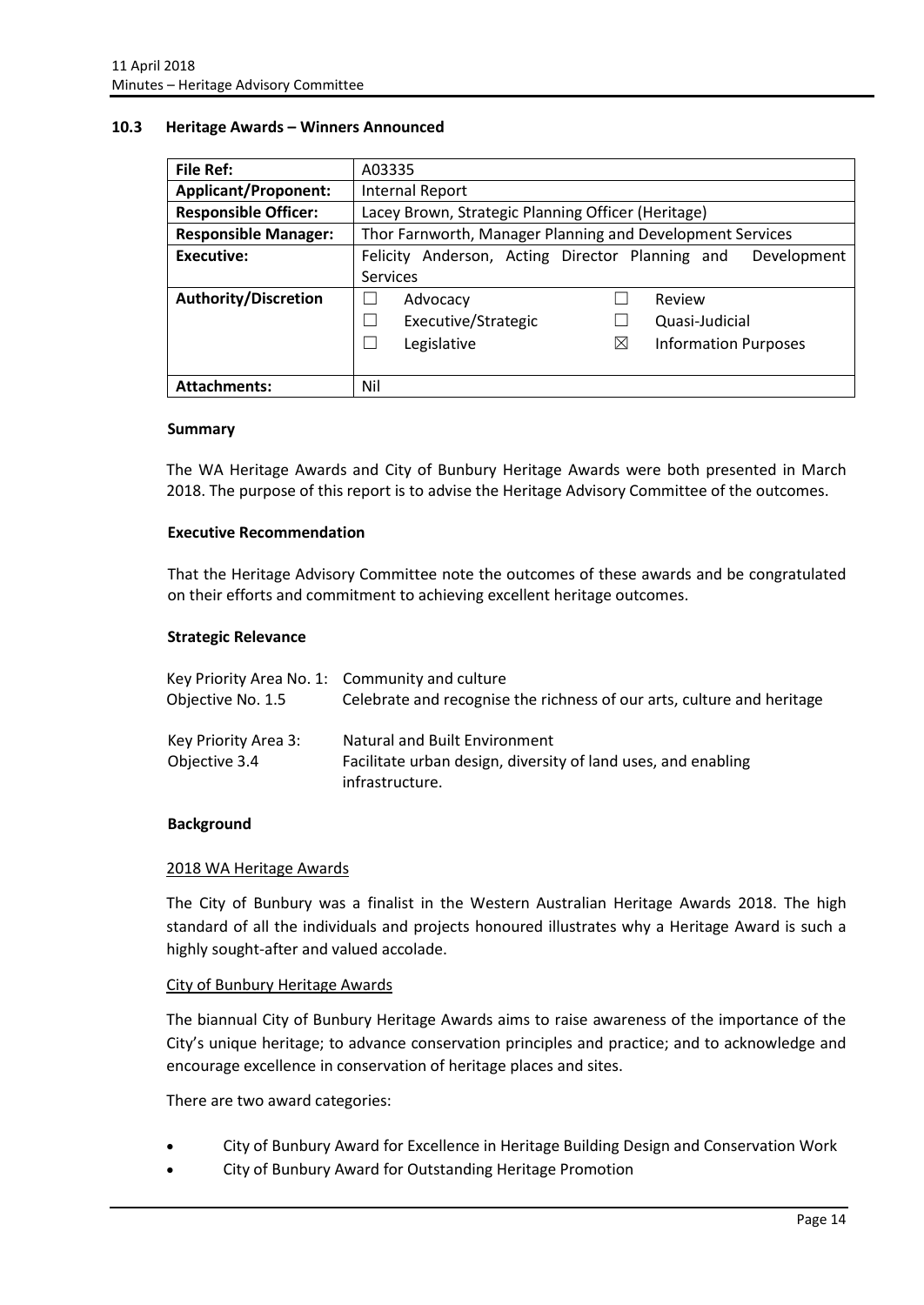### **Officer Comments**

#### 2018 WA Heritage Awards

The City was a finalist at the 2018 WA Heritage Awards held in Perth on 23 March. At the ceremony, the City of Bunbury took out the award for 'Heritage Practices by a Local Government', that recognises "*an outstanding whole-of-agency approach to the commitment and promotion of cultural heritage and/or heritage-related work, services or programs in Western Australia*". The citation on the award was:

*"The City of Bunbury's commitment to heritage priorities is demonstrated through its heritage advisory service, heritage rate concessions and planning incentives. The City's admirable whole-oforganisation commitment to heritage and engagement with its community, has seen innovative collaborations which have delivered some excellent heritage projects and outcomes."*

#### City of Bunbury Heritage Awards

The awards are an incentive to recognise and celebrate outstanding heritage work and promotion. There were four nominations received and all have demonstrated the achievement of outstanding heritage outcomes.

The awards were presented by the Mayor in the Council Chamber Function Room at 10am on 28 March, 2018. Finalists, key heritage stakeholders and representatives from the Councillors, Executive Leadership Team and Heritage Advisory Committee Members were in attendance. The winners were:

#### Award 1

City of Bunbury – Award for Excellence in Heritage Building Design and Conservation Work

- Commercial Joint winner Lyric Theatre (fmr) and WA Bank and Solicitors' Rooms (fmr)
- Residential Kerry Doak 9, 11 and 13 Ednie Street, East Bunbury

#### Award 2

City of Bunbury – Award for Outstanding Heritage Promotion

Prof. Adrian Egan

#### **Analysis of Financial and Budget Implications**

There are no financial or budget implications for the City of Bunbury.

#### **Community Consultation**

The Heritage Council and City of Bunbury have both released media statements on this achievement and the City has publicised the award winners on its social media and City Focus column.

#### **Councillor/Officer Consultation**

The CEO has advised the Councillors and ELT on the awards outcomes.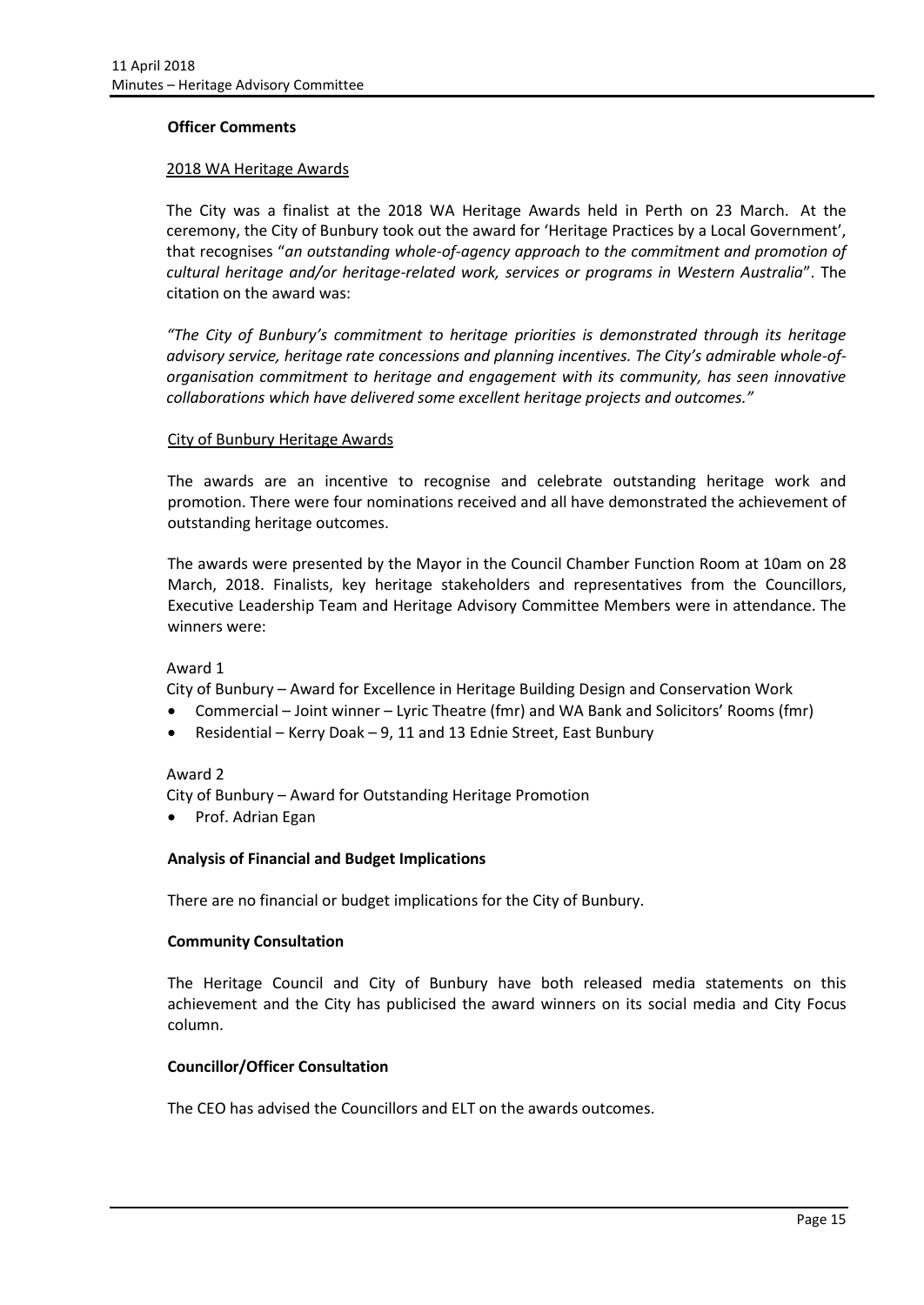## **Outcome of Meeting**

The recommendation was moved by Cr Kelly and seconded by Cr Smith and was carried unanimously

**Committee Decision: Moved: Cr Kelly Seconded: Cr Smith**

**That the Heritage Advisory Committee note the outcomes of these awards and be congratulated on their efforts and commitment to achieving excellent heritage outcomes.** 

CARRIED UNANIMOUSLY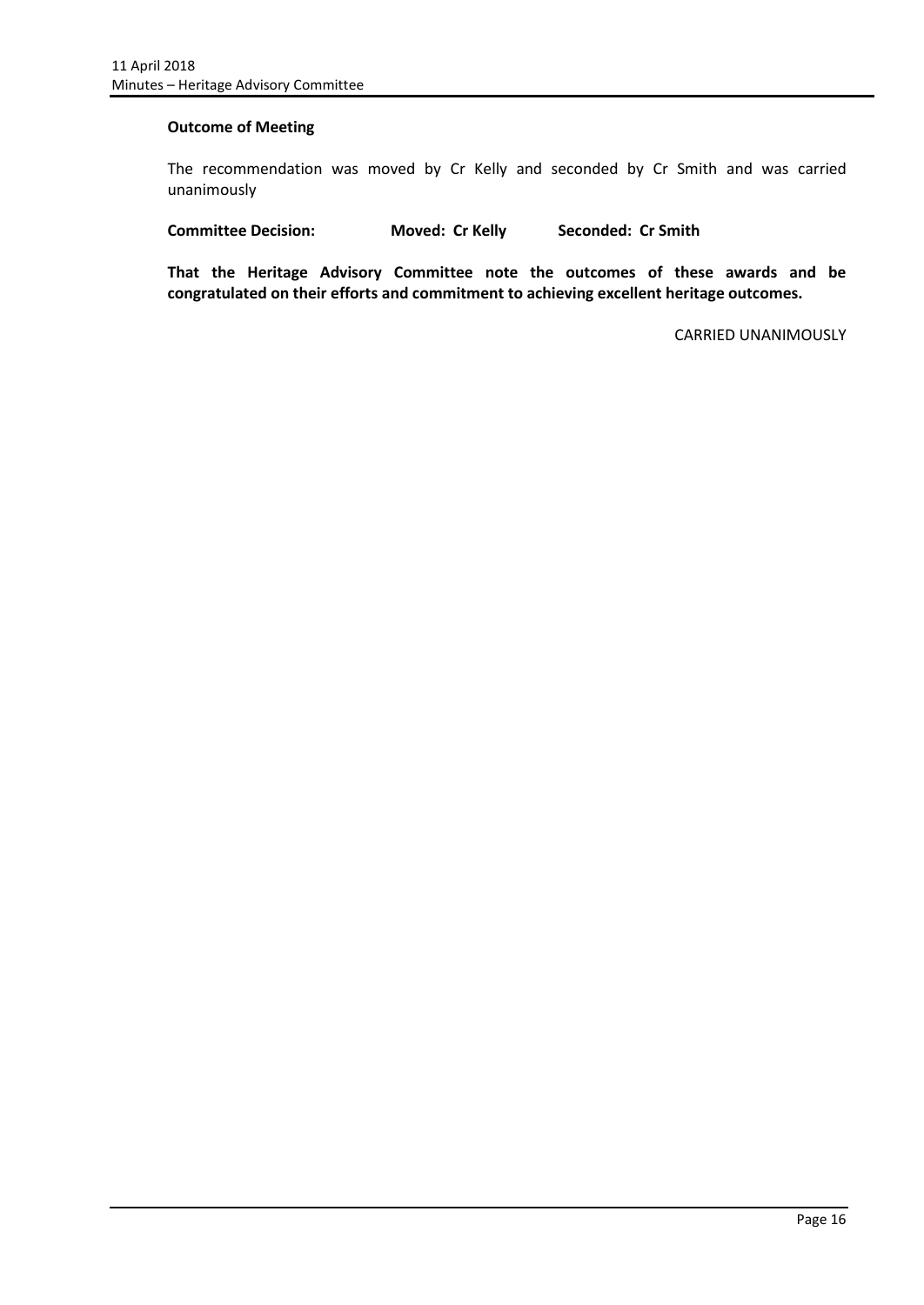## <span id="page-17-0"></span>**10.4 Bunbury Diorama**

| <b>File Ref:</b>            |                                                                   |
|-----------------------------|-------------------------------------------------------------------|
| <b>Applicant/Proponent:</b> | Internal Report                                                   |
| <b>Responsible Officer:</b> | Lacey Brown, Strategic Planning Officer (Heritage)                |
| <b>Responsible Manager:</b> | Thor Farnworth, Manager Sustainability, Planning and Development  |
| Executive:                  | Anderson, Acting Director Planning and<br>Development<br>Felicity |
|                             | Services                                                          |
| Authority/Discretion        | ⊠<br>Review<br>Advocacy                                           |
|                             | Executive/Strategic<br>Quasi-Judicial                             |
|                             | <b>Information Purposes</b><br>Legislative<br>⋈                   |
|                             |                                                                   |
| <b>Attachments:</b>         | Nil                                                               |

## **Summary**

The purpose of this report is to advise the Heritage Advisory Committee of a recent budget bid regarding the Bunbury Diorama.

## **Executive Recommendation**

That the Heritage Advisory Committee:

- a) note that Council did not support the repair of a diorama at a cost of \$1500.
- b) agree that King Cottage is the most appropriate location for the diorama
- c) request that the Council direct officers through the Chief Executive Officer to recommend that the Historical Society direct funds to assist in the repair of the diorama.

## **Strategic Relevance**

| Objective No. 1.5                     | Key Priority Area No. 1: Community and culture<br>Celebrate and recognise the richness of our arts, culture and heritage |
|---------------------------------------|--------------------------------------------------------------------------------------------------------------------------|
| Key Priority Area 3:<br>Objective 3.4 | Natural and Built Environment<br>Facilitate urban design, diversity of land uses, and enabling<br>infrastructure.        |

## **Background**

Ray Parks provided detail on the Bunbury Diorama of the Bunbury Townsite - 1841 to 1856 that is currently housed at King Cottage. It was brought to the attention of the Heritage Committee as a significant and authentic replica of the development of Bunbury over the period.

The Diorama was built by final year Diploma in Cartography students at the South West Institute of Technology as an entry in an Australia wide Bicentenary competition for Surveying and Mapping at Darwin for which it received a commendation from judges.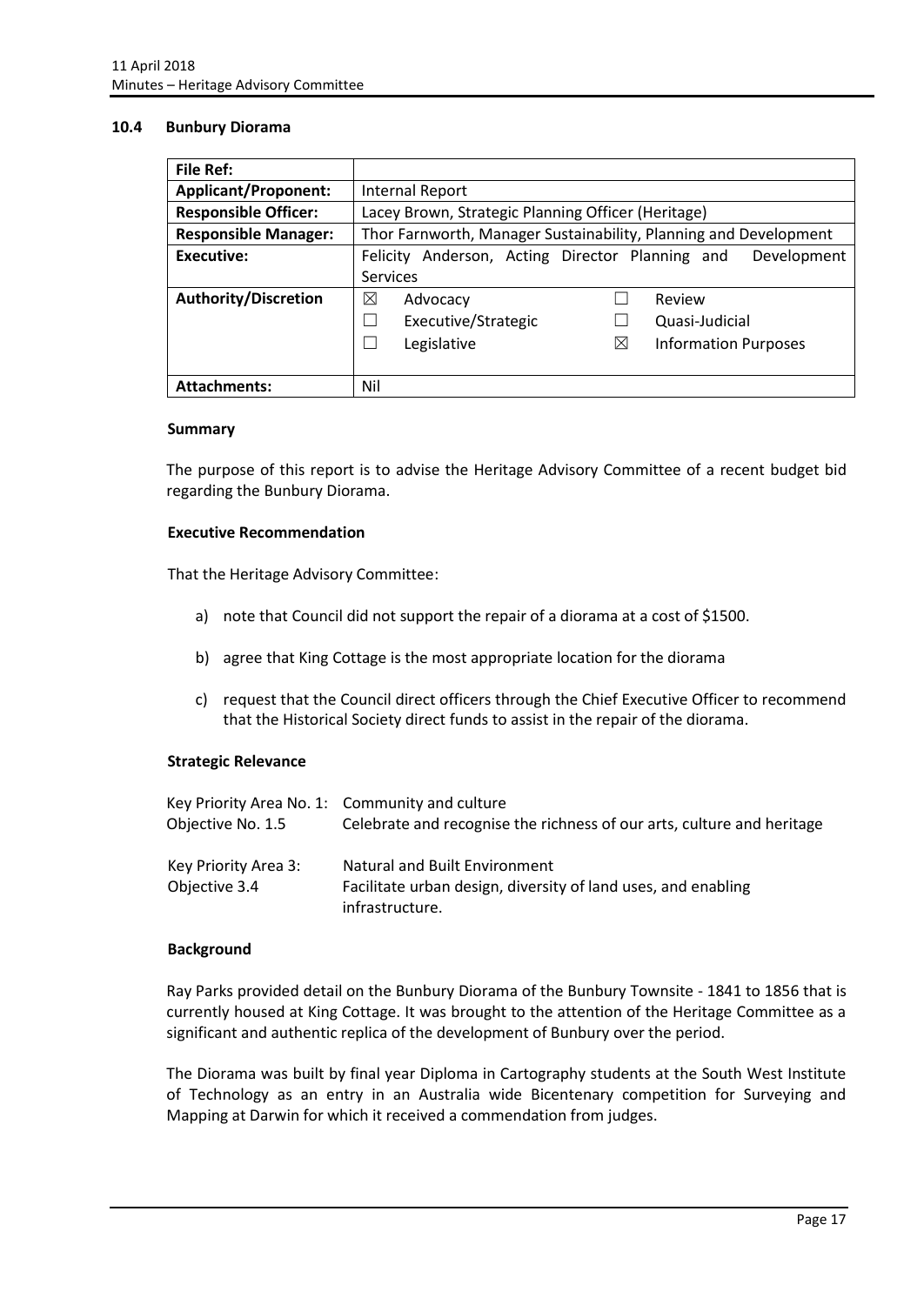It now has fallen into some neglect and disrepair. Ray raised some points for further consideration being:

- The HAC members view the Diorama at King Cottage;
- Consider other options for its location for protection and wider public viewing;
- seek funding for its repair.

It was recommended at the last Heritage Advisory Committee (14 February 2018) where it was recommended that the HAC note the matter was subject to further investigation and that members view the diorama at King Cottage.

## **Officer Comments**

Since the HAC meeting, there was a Councillor Workshop on 13 March 2018 that listed 28 items to be considered by Council. Council does not support including the repair of a diorama of Bunbury at a cost of \$1,500 as this is not owned by the City. The diorama was gifted to the Bunbury Historical Society.

#### **Analysis of Financial and Budget Implications**

There are no financial or budget implications for the City of Bunbury associated with the recommendations.

#### **Community Consultation**

Community members are consulted through the Heritage Advisory Committee and key community stakeholders.

## **Councillor/Officer Consultation**

Councillor members are consulted through the Heritage Advisory Committee.

## **Outcome of Meeting**

Part (c) of the recommendation was proposed to be amended to:

(c) request that the Council direct officers through the Chief Executive Officer to recommend that the Historical Society apply to the City of Bunbury for funds to assist in the repair of the diorama.

The amended recommendation was moved by Mr Suckling and seconded by Mr Johnston and was carried unanimously

**Committee Decision: Moved: Mr Suckling Seconded: Morris Johnston**

## **That the Heritage Advisory Committee:**

- **(a) note that Council did not support the repair of a diorama at a cost of \$1500.**
- **(b) agree that King Cottage is the most appropriate location for the diorama**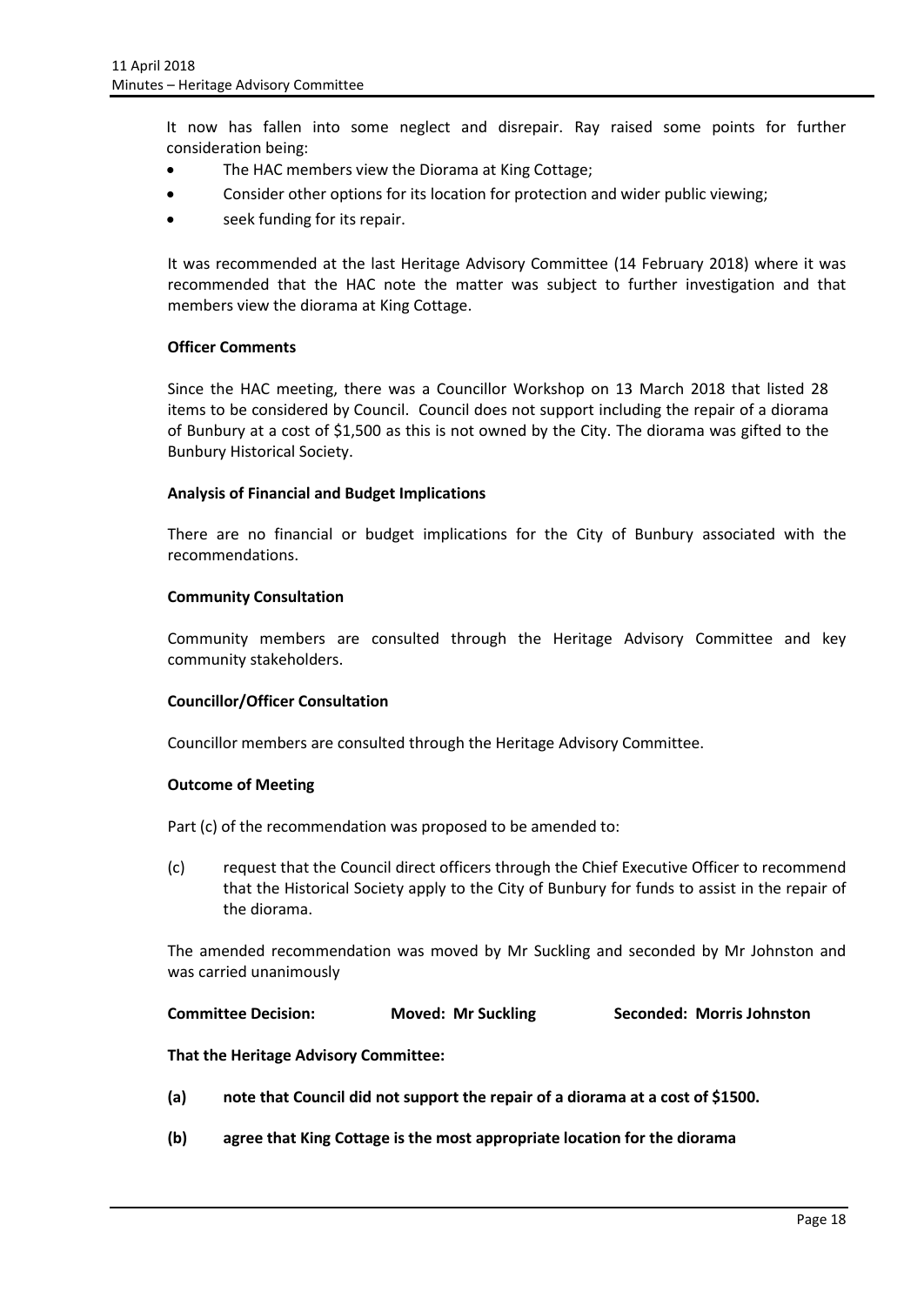<span id="page-19-0"></span>**(c) request that the Council direct officers through the Chief Executive Officer to recommend that the Historical Society apply to the City of Bunbury for funds to assist in the repair of the diorama.**

CARRIED UNANIMOUSLY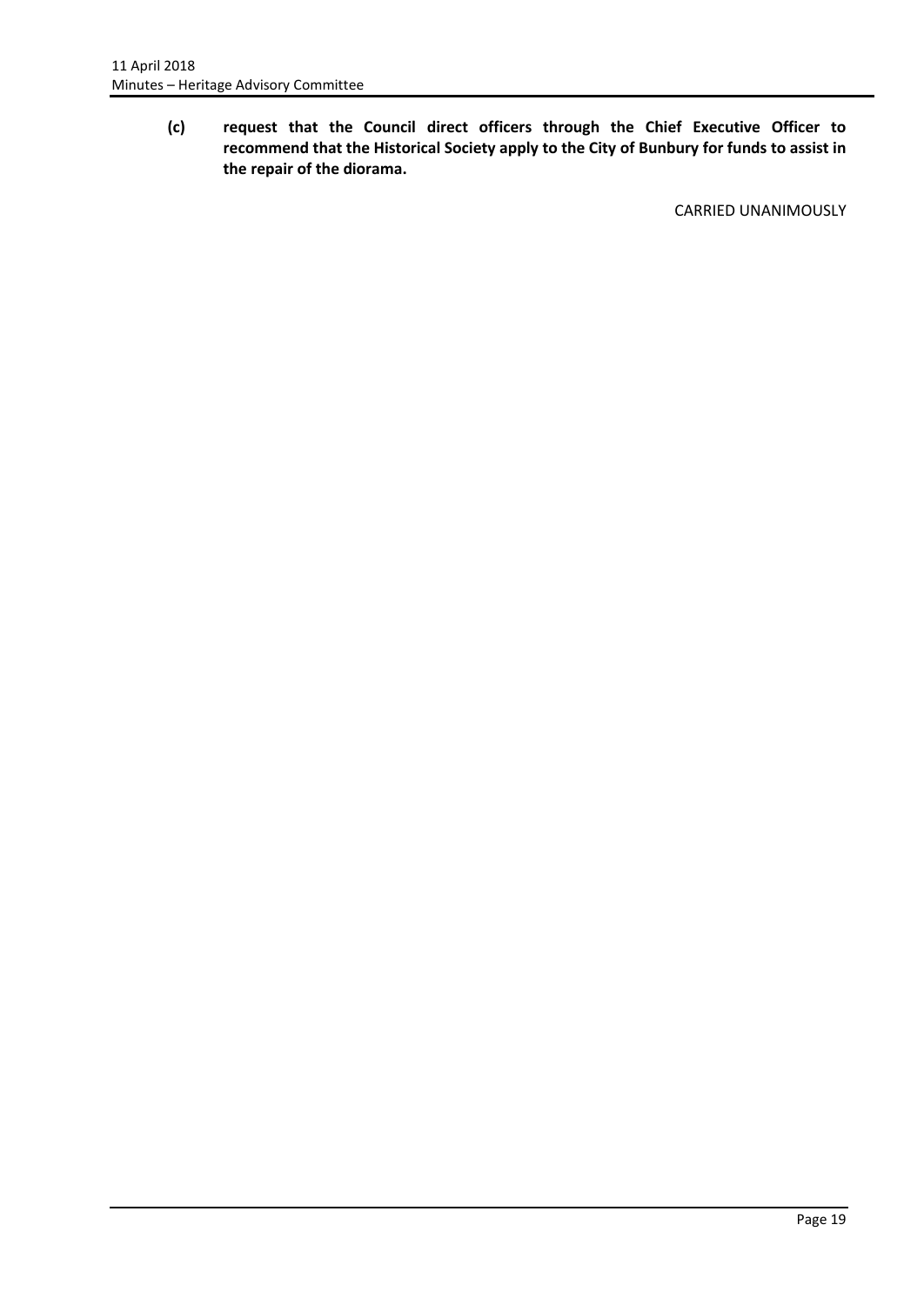## **10.5 Heritage Reports**

| <b>File Ref:</b>            |                                                                   |
|-----------------------------|-------------------------------------------------------------------|
| <b>Applicant/Proponent:</b> | Internal Report                                                   |
| <b>Responsible Officer:</b> | Lacey Brown, Strategic Planning Officer (Heritage)                |
| <b>Responsible Manager:</b> | Thor Farnworth, Manager Sustainability, Planning and Development  |
| Executive:                  | Anderson, Acting Director Planning and<br>Development<br>Felicity |
|                             | Services                                                          |
| Authority/Discretion        | Review<br>Advocacy                                                |
|                             | Executive/Strategic<br>Quasi-Judicial                             |
|                             | <b>Information Purposes</b><br>Legislative<br>$\boxtimes$         |
|                             |                                                                   |
| <b>Attachments:</b>         | Nil                                                               |

## **Summary**

The purpose of this item is to advise the Heritage Advisory Committee of matters to be tabled for next/future meeting.

#### **Executive Recommendation**

That the Heritage Advisory Committee note the following items are subject to further investigation and reports:

- a) Hay Park Footbridge
- b) Eelup Sign
- c) Tree Street Area

#### **Strategic Relevance**

| Objective No. 1.5                     | Key Priority Area No. 1: Community and culture<br>Celebrate and recognise the richness of our arts, culture and heritage |
|---------------------------------------|--------------------------------------------------------------------------------------------------------------------------|
| Key Priority Area 3:<br>Objective 3.4 | Natural and Built Environment<br>Facilitate urban design, diversity of land uses, and enabling<br>infrastructure.        |

## **Background**

A number of heritage enquiries were raised at the last Heritage Advisory Committee (14 February 2018).

Due to the content and complexity of reports being considered in this current agenda, a number of the enquiries will be reported to the next Heritage Advisory Committee of 13 June 2018.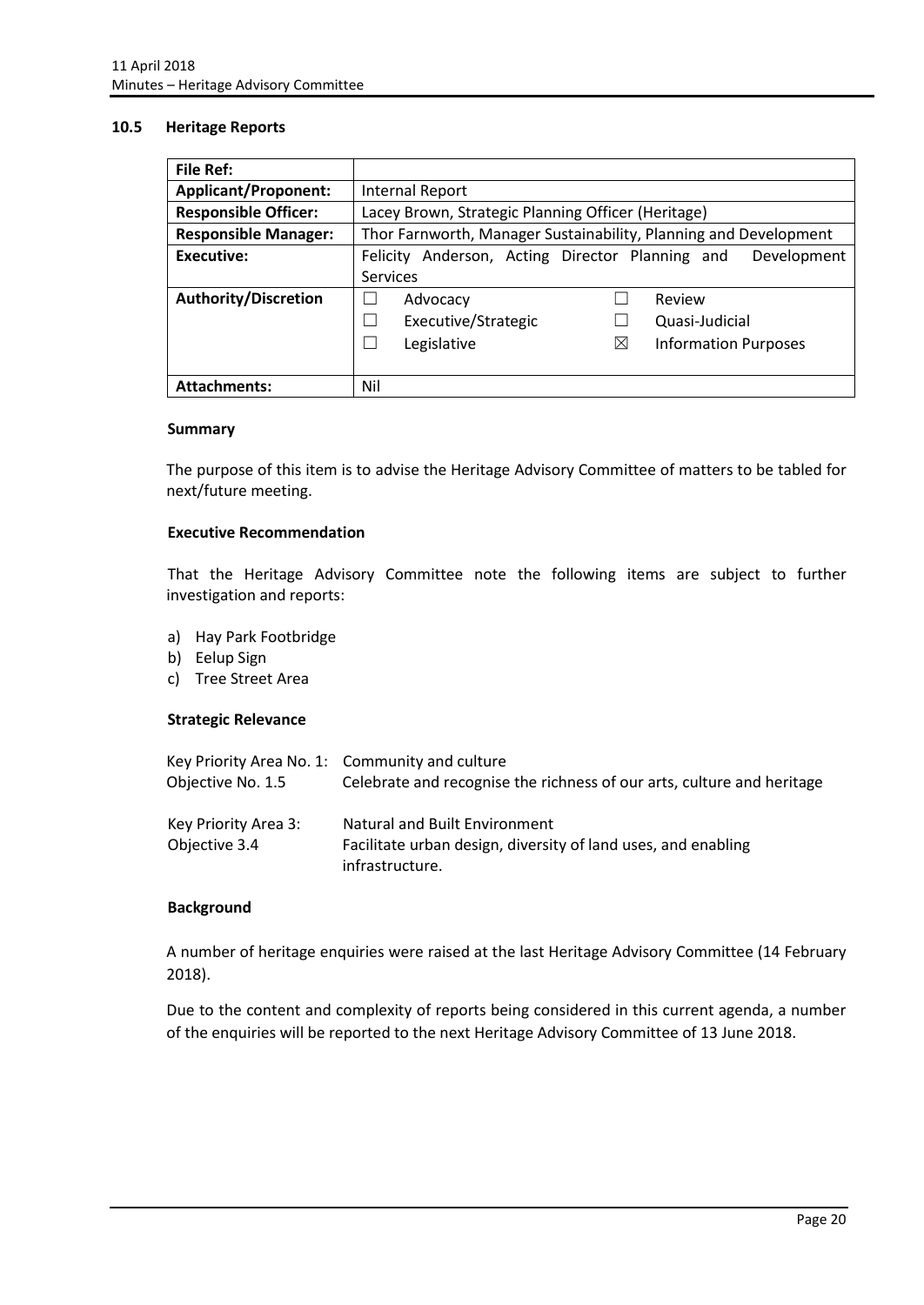## **Officer Comments**

The following matters will be further investigated and reported on at the next Heritage Advisory Committee:

- Hay Park Footbridge
- Eelup Sign
- Tree Street Area

## **Analysis of Financial and Budget Implications**

There are no financial or budget implications for the City of Bunbury associated with the recommendations of this report as it is for the purposes of noting only.

Should further actions be recommended, a detailed investigation into associated costings will be conducted as part of the recommendation. This would then need to be considered as part of future Council budget deliberations.

#### **Community Consultation**

Community members are consulted through the Heritage Advisory Committee and key community stakeholders.

#### **Councillor/Officer Consultation**

Councillor members are consulted through the Heritage Advisory Committee.

#### **Outcome of Meeting**

The recommendation was amended with the addition of:

- (d) Hayward Street (Five Mile Brook) Footbridge
- (e) Queens Garden (Sump Crossover)

The amended recommendation was moved by Mr Suckling and seconded by Cr Smith and was carried unanimously

**Committee Decision: Moved: Mr Suckling Seconded: Cr Smith**

#### **That the Heritage Advisory Committee:**

**That the Heritage Advisory Committee note the following items are subject to further investigation and reports:**

- **(a) Hay Park Footbridge**
- **(b) Eelup Sign**
- **(c) Tree Street Area**
- **(d) Hayward Street (Five Mile Brook) Footbridge**
- **(e) Queens Garden (Sump Crossover)**

## CARRIED UNANIMOUSLY